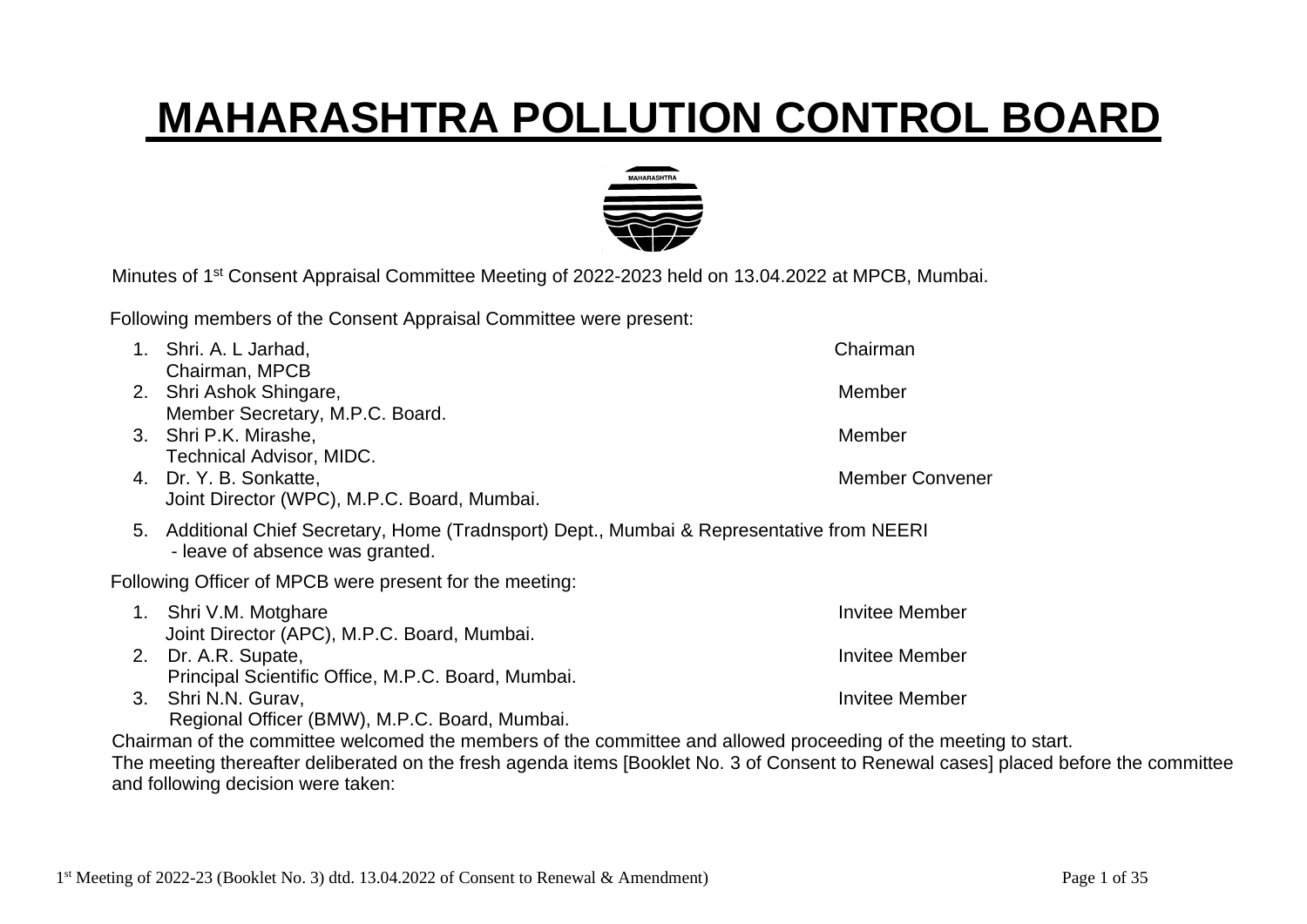| Sr.<br>No.     | <b>Application</b><br><b>Unique</b><br><b>Number</b> | <b>Industry name</b><br>and Address                                                                                                                                 | <b>Decision on</b><br>grant of consent                                        | <b>Consent granted</b><br>Up to | <b>Remarks / Discussion</b>                                                                                                                                                                                                                                                                                                                                                                                                                                                                                                                                                                                                                                                                                                                                                                                                                                                                                                                                                 |
|----------------|------------------------------------------------------|---------------------------------------------------------------------------------------------------------------------------------------------------------------------|-------------------------------------------------------------------------------|---------------------------------|-----------------------------------------------------------------------------------------------------------------------------------------------------------------------------------------------------------------------------------------------------------------------------------------------------------------------------------------------------------------------------------------------------------------------------------------------------------------------------------------------------------------------------------------------------------------------------------------------------------------------------------------------------------------------------------------------------------------------------------------------------------------------------------------------------------------------------------------------------------------------------------------------------------------------------------------------------------------------------|
|                | <b>Booklet No. 3</b>                                 |                                                                                                                                                                     |                                                                               |                                 |                                                                                                                                                                                                                                                                                                                                                                                                                                                                                                                                                                                                                                                                                                                                                                                                                                                                                                                                                                             |
| $\mathbf 1$    | MPCB-<br><b>CONSENT-</b><br>0000075891               | <b>Pioneer Distillery</b><br>Limited<br>Sr. No. 286/1, 2 &<br>291, 285 /1/A,B,<br>285/2 Mouje<br>Balapur (V), Sr. No.<br>286/1,2 and<br>291, Dharmabad<br>Dharmabad | <b>APPROVED</b><br>Renewal of<br>Consent                                      | 31.08.2024                      | Committee noted that PP has applied for renewal of<br>consent for Molasses based 100 KLPD, Grain Based 60<br>KLPD & Malt Based 12 KLPD distillery and IMFL unit.<br>Committee also noted that PP has provided RCC pit having<br>capacity of 36000 m3, Concrete tank capacity of 15000 m3<br>to handle the trade effluent, in case of any eventuality. The<br>same post collection in said Pit will be treated ta Multi effect<br>Evaporator and CPU in the unit for recycling in the process.<br>Also, PP has lined up rainwater harvesting pond with HDPE<br>lining and also submitted completion report.<br>After due deliberation, it was decided to grant renewal of<br>consent for Molasses based 100 KLPD, Grain Based 60<br>KLPD & Malt Based 12 KLPD distillery and IMFL unit,<br>by imposing following conditions:<br>1. Industry shall/extend Bank Guarantee of Rs. 25 lakh<br>towards O & M of pollution control system and<br>compliance of consent conditions. |
| $\overline{2}$ | MPCB-<br><b>CONSENT-</b><br>0000111260               | Mumbai<br><b>International Airport</b><br>Ltd<br>1st floor, Terminal<br>1-B, Santacruz<br>(East), Mumbai-<br>400099.                                                | <b>APPROVED</b><br>Renewal of<br>Consent to<br>Operate with<br>increase in CI | 31.05.2024                      | Committee noted that, the case was discussed in CAC<br>meeting held on 20/12/2021, it was decided to defer the<br>case and call the PP for presentation for lack of clarity<br>regarding implementation of Maharashtra Plastic and<br>Thermocol Products (Manufacture, usage, sale, Transport,<br>Handling, and storage) Notification 2018, Scientific<br>disposal of Hazardous waste.                                                                                                                                                                                                                                                                                                                                                                                                                                                                                                                                                                                      |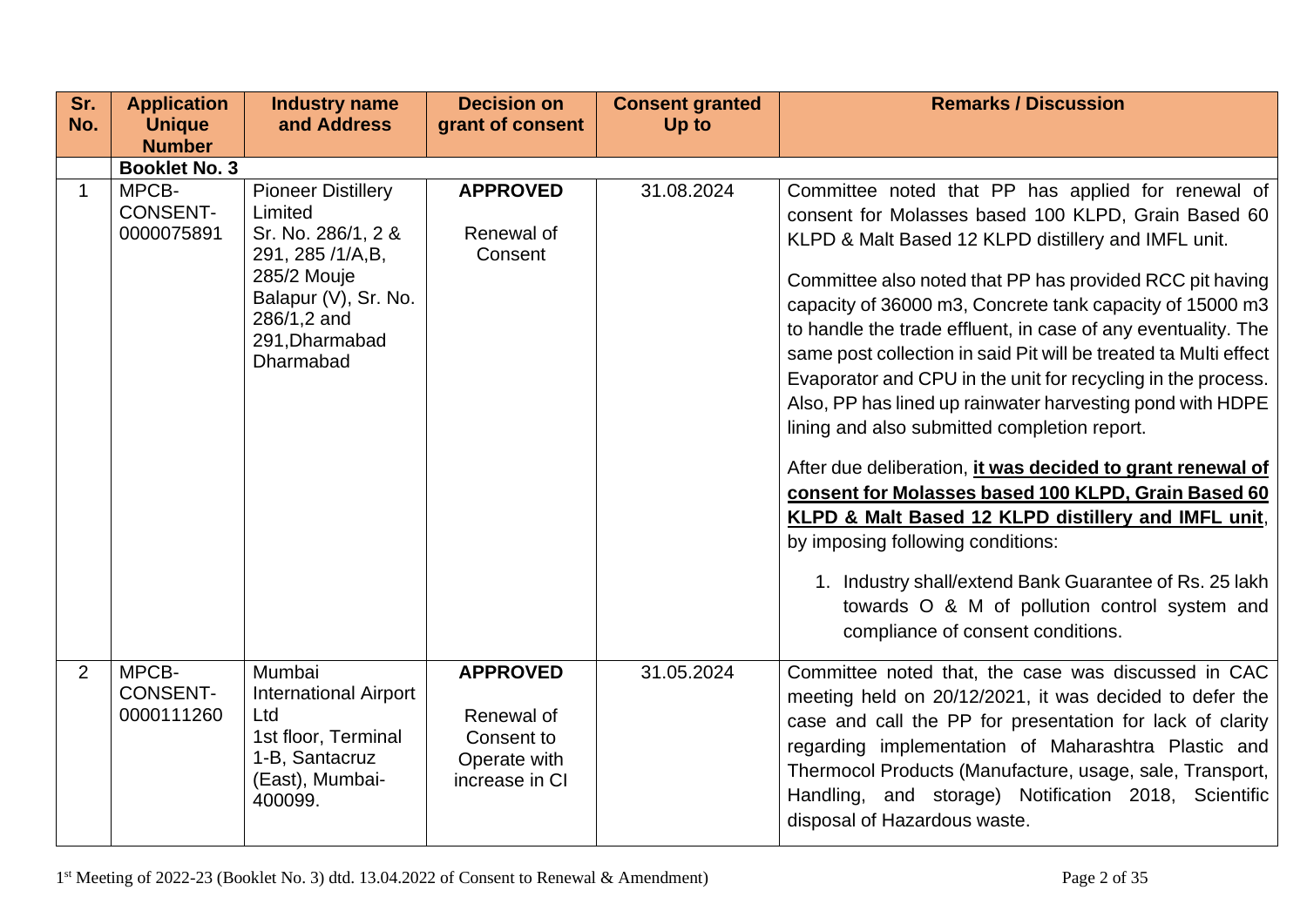| Sr.<br>No. | <b>Application</b><br><b>Unique</b>    | <b>Industry name</b><br>and Address                                                       | <b>Decision on</b><br>grant of consent | <b>Consent granted</b><br>Up to | <b>Remarks / Discussion</b>                                                                                                                                                                                                                                                                                                                                                                                                                                                                                                                                                                                                                                                                                                                                                                                                                                                                                                                                                                                                                                                                                                                           |
|------------|----------------------------------------|-------------------------------------------------------------------------------------------|----------------------------------------|---------------------------------|-------------------------------------------------------------------------------------------------------------------------------------------------------------------------------------------------------------------------------------------------------------------------------------------------------------------------------------------------------------------------------------------------------------------------------------------------------------------------------------------------------------------------------------------------------------------------------------------------------------------------------------------------------------------------------------------------------------------------------------------------------------------------------------------------------------------------------------------------------------------------------------------------------------------------------------------------------------------------------------------------------------------------------------------------------------------------------------------------------------------------------------------------------|
|            | <b>Number</b>                          |                                                                                           |                                        |                                 | Committee also noted that, PP has submitted their<br>presentation & reply vide letter dtd. 17/03/2022 and it<br>seems to be inline<br>After due deliberation, it was decided to grant Renewal<br>of Consent to Operate by imposing following conditions.<br>1. PP shall properly operate STP to achieve the treated<br>domestic effluent standard for the parameter BOD-<br>10 mg/lit including disinfection facility to the treated<br>sewage.<br>2. The treated sewage shall be 60% recycled for<br>secondary purposes such as toilet flushing, air-<br>conditioning, cooling tower make up, firefighting etc.<br>and remaining shall be utilized on land for gardening<br>and/ or connected to local body sewer line with water<br>metering<br>system.<br>3. PP shall properly operate organic waste digester<br>along with composting facility/bio-digester (biogas)<br>for the treatment of wet garbage.<br>4. PP shall make provision of charging ports for electric<br>vehicles at least 40% of total available parking slots.<br>5. By forfeiting BG of Rs. 10 Lakh towards JVS<br>exceedance and top-up the BG to the sum of Rs. 25<br>Lakh. |
| 3          | MPCB-<br><b>CONSENT-</b><br>0000111786 | <b>Khed Economic</b><br>Infrastructure Pvt.<br>Ltd., Vill. Nimgaon,<br>Kanerhsar, Dawadi, | <b>APPROVED</b>                        | 31.03.2026                      | Committee noted that PP has applied for renewal of<br>consent (Part-I) for Multi-product SEZ project comprising<br>processing area & domestic tarrif area.                                                                                                                                                                                                                                                                                                                                                                                                                                                                                                                                                                                                                                                                                                                                                                                                                                                                                                                                                                                            |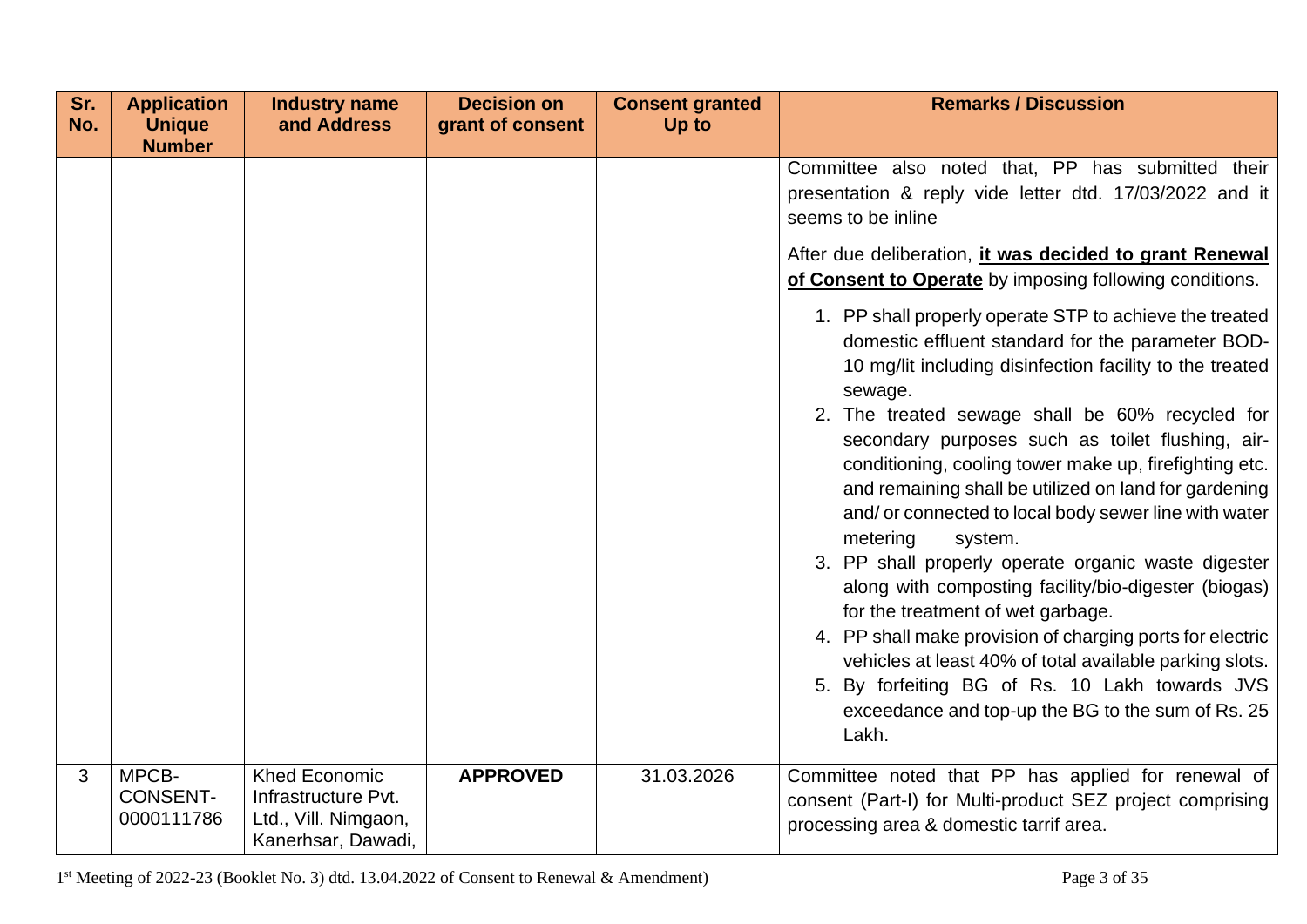| Sr. | <b>Application</b>             | <b>Industry name</b>                          | <b>Decision on</b>                           | <b>Consent granted</b> | <b>Remarks / Discussion</b>                                                                                                                                                                                                                                                                                                                                                                                                                                                                                                                                                                                                                                                                                                                                                  |
|-----|--------------------------------|-----------------------------------------------|----------------------------------------------|------------------------|------------------------------------------------------------------------------------------------------------------------------------------------------------------------------------------------------------------------------------------------------------------------------------------------------------------------------------------------------------------------------------------------------------------------------------------------------------------------------------------------------------------------------------------------------------------------------------------------------------------------------------------------------------------------------------------------------------------------------------------------------------------------------|
| No. | <b>Unique</b><br><b>Number</b> | and Address                                   | grant of consent                             | Up to                  |                                                                                                                                                                                                                                                                                                                                                                                                                                                                                                                                                                                                                                                                                                                                                                              |
|     |                                | Kendur, Tal. Khed<br>& Shirur, Dist.<br>Pune. | Renewal of<br>consent with<br>decrease in CI |                        | Committee also noted that this case was discussed in<br>previous CAC meeting & decided to defer the case and call<br>to PP for presentation due to non-submission of<br>amendment in EC for provision of individual pollution<br>control facility instead of common pollution control<br>infrastructure facility viz. STP, ETP, Bio-gas plant/ OWC<br>and other assets. Subsequently, PP has given the<br>presentation on above details.<br>After due deliberation, it was decided to consider case<br>for grant of renewal of consent for multi-product SEZ<br>on total plot area of 19,26,702.3 Sq. Mtr out of 1,70,56,200<br>Sq.Mtr & construction BUA of 16,43,902.3 Sq.mtr out of<br>total construction BUA of 2,04,64,000 Sq.mtr. by imposing<br>following conditions. |
|     |                                |                                               |                                              |                        | 1. The applicant shall provide & operate common<br>pollution control infrastructure facility and ensure<br>that the individual industries/units shall enter into<br>MoU with industrial park to ensure O & M of common<br>STP, ETP, bio-gas plant/OWC & other assets.<br>2. Individual industry in the park in existing & proposed<br>building will be responsible for obtaining their<br>consent to establish & operate separately from<br>MPCB.<br>3. PP shall achieve treated domestic effluent standard<br>for the parameter $BOD - 10$ mg/l.<br>4. The treated domestic effluent shall be 60% recycled<br>for secondary purposes such as toilet flushing, air                                                                                                           |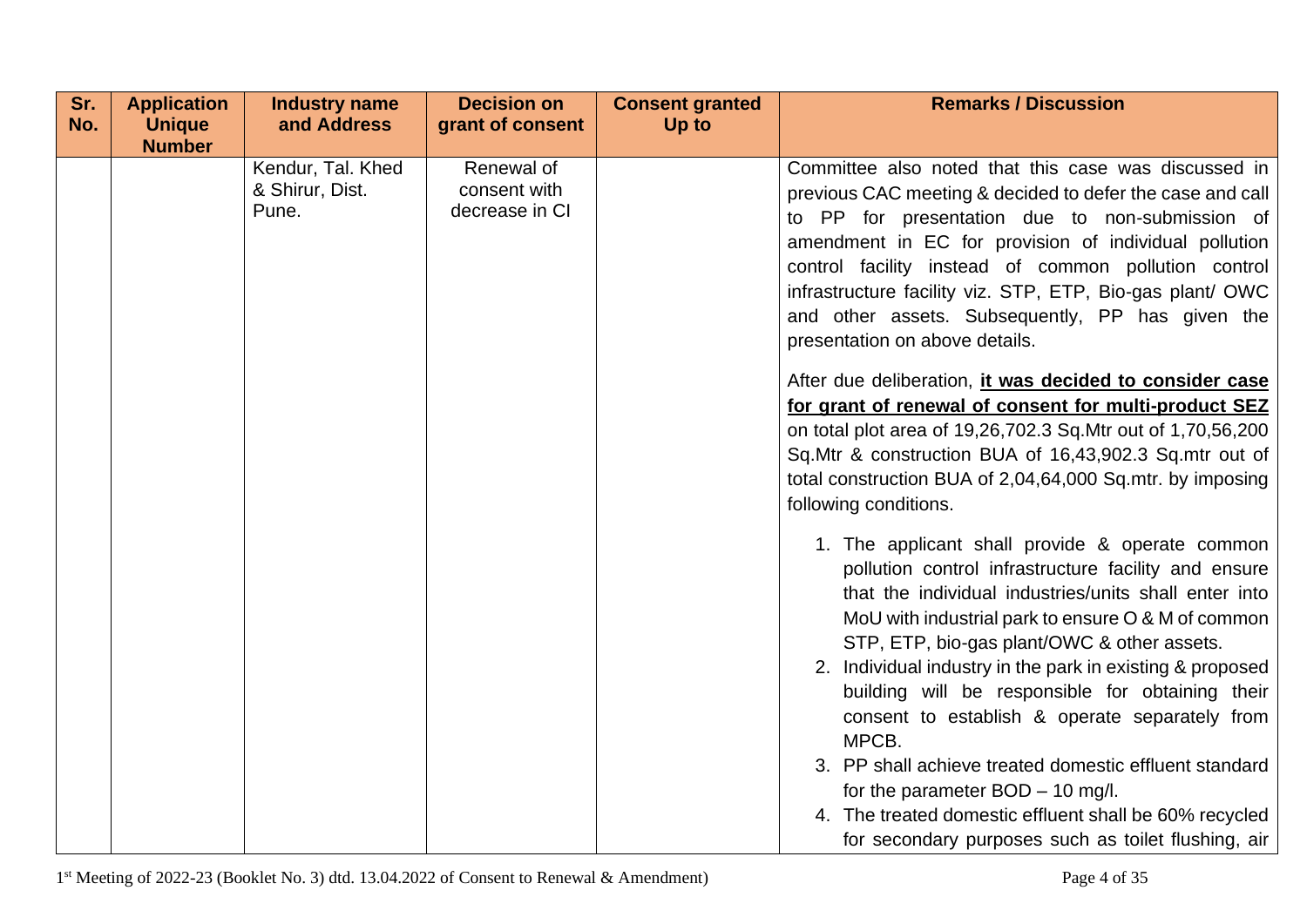| Sr.<br>No. | <b>Application</b><br><b>Unique</b>    | <b>Industry name</b><br>and Address                                                                           | <b>Decision on</b><br>grant of consent                                               | <b>Consent granted</b><br>Up to | <b>Remarks / Discussion</b>                                                                                                                                                                                                                                                                                                                                                                                                                                                                                                                                                                                                                                                                                                                   |
|------------|----------------------------------------|---------------------------------------------------------------------------------------------------------------|--------------------------------------------------------------------------------------|---------------------------------|-----------------------------------------------------------------------------------------------------------------------------------------------------------------------------------------------------------------------------------------------------------------------------------------------------------------------------------------------------------------------------------------------------------------------------------------------------------------------------------------------------------------------------------------------------------------------------------------------------------------------------------------------------------------------------------------------------------------------------------------------|
|            | <b>Number</b>                          |                                                                                                               |                                                                                      |                                 | conditioning, cooling tower make up, firefighting etc.,<br>& remaining shall be used on own land for<br>gardening/irrigation purposes within premises.<br>5. PP shall operate & maintain the bio-gas plant for<br>treatment & disposal of biodegradable waste.<br>6. PP shall not allot the plot to the trade effluent<br>generating industry, however, if any industry in<br>future is likely to come with industrial effluent, then it<br>shall be mandatory for the industry to set up their<br>own pollution control system/ETP to achieve zero<br>discharge i.e. 100% recycle in the process.<br>7. PP shall submit/extend the BG to form the sum of<br>Rs. 25.0 Lakh towards O & M of PCs and<br>compliance of EC & consent conditions. |
| 4          | MPCB-<br><b>CONSENT-</b><br>0000111539 | Dighi Port Limited<br>(south side)<br>Dighi Port Limited<br>Tal. Shrivardhan,<br>Dist. Raigad,<br>Shrivardhan | <b>APPROVED</b><br>Renewal of<br>consent to<br>operate of Dighi<br>Port [South Side] | 30.09.2022                      | Committee noted that, PP has submitted application for<br>renewal of consent in the name of Dighi Port Ltd for<br>operation of port in the Raipuri Creek at Dighi (South side)<br>having 2 nos. of Jetties/Berths (Multipurpose berths) and<br>facilities for liquid storage and liquid cargos.<br>Committee also noted that, PP has obtained Environmental<br>Clearance in the name of Dighi Port Ltd on 30.09.2005 and<br>corrigendum on 26.12.2005 for Dighi Port development<br>project 1 <sup>st</sup> phase, Dighi District- Raigad.<br>Committee Further noted that Show Cause for Refusal was<br>issued on 01/07/2021.                                                                                                                |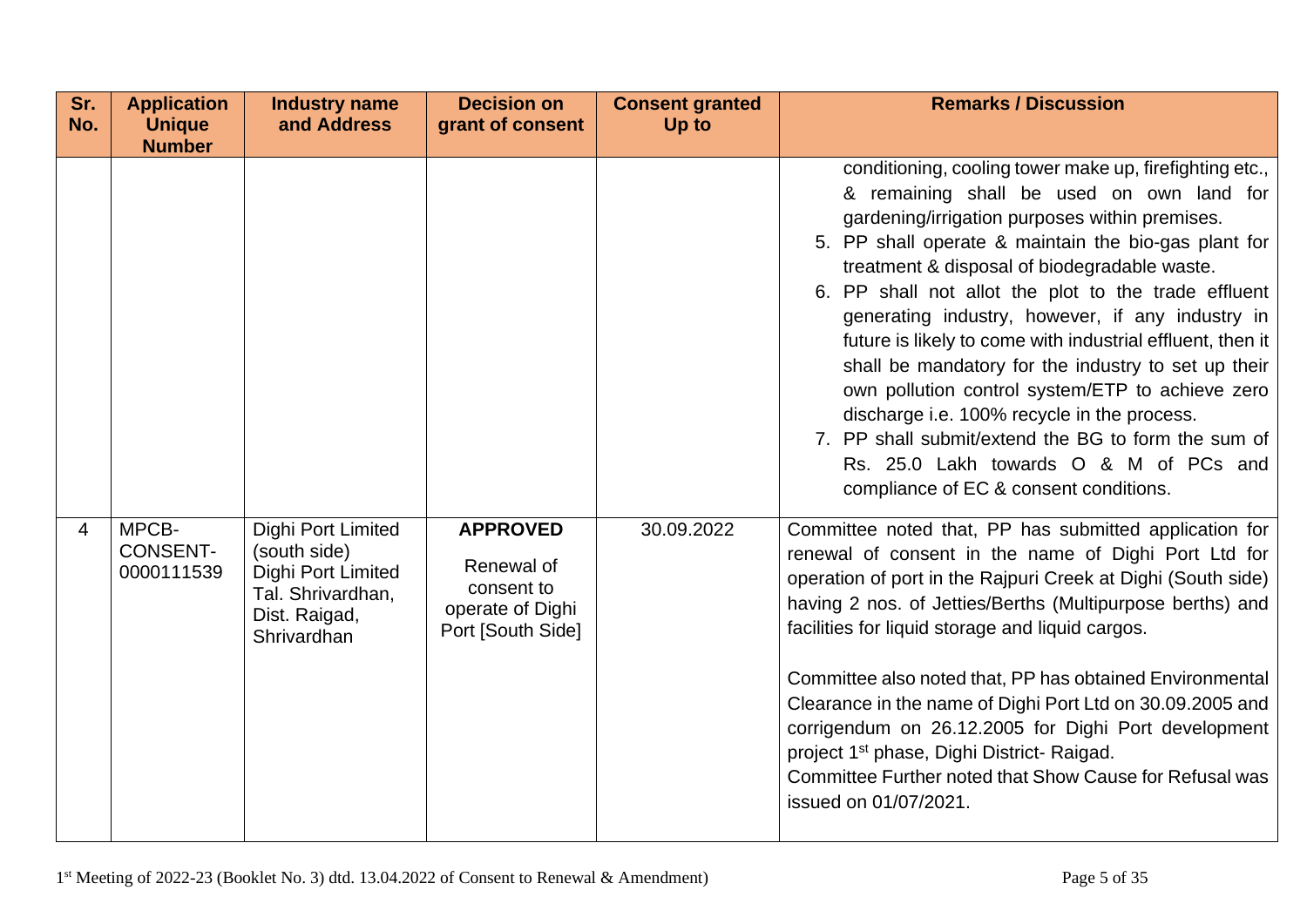| Sr.<br>No. | <b>Application</b><br><b>Unique</b>    | <b>Industry name</b><br>and Address                                                                                                        | <b>Decision on</b><br>grant of consent            | <b>Consent granted</b><br>Up to | <b>Remarks / Discussion</b>                                                                                                                                                                                                                                                                                                                                                                                                                                                                                            |
|------------|----------------------------------------|--------------------------------------------------------------------------------------------------------------------------------------------|---------------------------------------------------|---------------------------------|------------------------------------------------------------------------------------------------------------------------------------------------------------------------------------------------------------------------------------------------------------------------------------------------------------------------------------------------------------------------------------------------------------------------------------------------------------------------------------------------------------------------|
|            | <b>Number</b>                          |                                                                                                                                            |                                                   |                                 |                                                                                                                                                                                                                                                                                                                                                                                                                                                                                                                        |
|            |                                        |                                                                                                                                            |                                                   |                                 | PP submitted reply, as per submission of PP they obtain<br>NOC from CGWA and obtain Corrigendum from MoEF&CC<br>in respect of Berths size on 27.01.2022. (Corrigendum of<br>Environmental Clearance on 27.01.2022 in respect of<br>berth size 325 x 34 mtrs dimensions with approach of 100<br>X 12mtrs instead of berth size 300 x 20mtrs dimensions<br>with approach of 100 X 12mtrs.)<br>After due deliberation, it was decided to grant Renewal<br>of consent for South side, by imposing following<br>conditions: |
|            |                                        |                                                                                                                                            |                                                   |                                 | 1. PP<br>operate pollution control system<br>shall<br>scientifically to achieve the consented norms.<br>2. PP shall submit/extend total Bank Guarantee of Rs.<br>25 lakh towards O & M of pollution control systems<br>and compliance of consent conditions.                                                                                                                                                                                                                                                           |
| 5          | MPCB-<br><b>CONSENT-</b><br>0000114807 | <b>SAARLOHA</b><br><b>ADVANCED</b><br><b>MATERIALS</b><br>PVT.LTD.<br>(Formerly Kalyani<br><b>Carpenter Special</b><br>Steel Pvt. Limited) | <b>APPROVED</b><br>Renewal with<br>increase in CI | 31.07.2026                      | Committee noted that, PP has applied for renewal of<br>consent with increase in capital investment, without change<br>in production for manufacturing of Ingots or Blooms of<br>various sizes and grades- 2,04,000 MT/A.<br>Committee also noted that, this case was discussed in<br>previous CAC meeting & called the PP for presentation on                                                                                                                                                                          |
|            |                                        | Sr.No.72-76,<br>Mundhwa, Pune<br>Mundhwa,<br><b>Industrial Zone</b><br>Haveli                                                              |                                                   |                                 | detailed production process and pollution control system<br>provided.<br>Committee further noted that, PP has presented detailed<br>manufacturing process & APC system's provided including                                                                                                                                                                                                                                                                                                                            |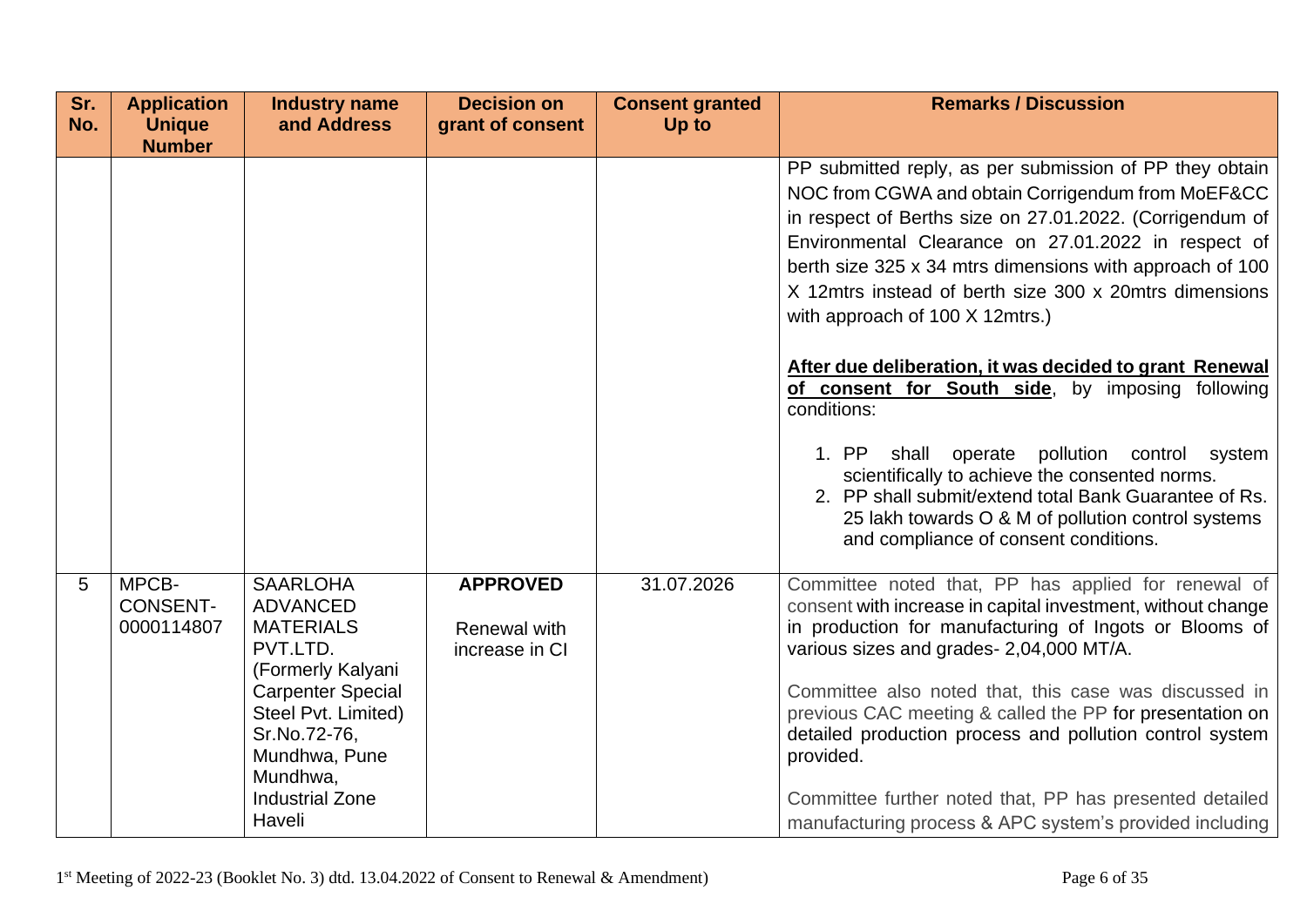| Sr.<br>No. | <b>Application</b><br><b>Unique</b><br><b>Number</b> | <b>Industry name</b><br>and Address                                                                          | <b>Decision on</b><br>grant of consent                                                          | <b>Consent granted</b><br>Up to | <b>Remarks / Discussion</b>                                                                                                                                                                                                                                                                                                                                                                                                                                                                                                                                                                                                                                                                                                                                                                                                                                                                                                                                                     |  |  |  |                                                                                                                                                                                                                                                           |
|------------|------------------------------------------------------|--------------------------------------------------------------------------------------------------------------|-------------------------------------------------------------------------------------------------|---------------------------------|---------------------------------------------------------------------------------------------------------------------------------------------------------------------------------------------------------------------------------------------------------------------------------------------------------------------------------------------------------------------------------------------------------------------------------------------------------------------------------------------------------------------------------------------------------------------------------------------------------------------------------------------------------------------------------------------------------------------------------------------------------------------------------------------------------------------------------------------------------------------------------------------------------------------------------------------------------------------------------|--|--|--|-----------------------------------------------------------------------------------------------------------------------------------------------------------------------------------------------------------------------------------------------------------|
|            |                                                      |                                                                                                              |                                                                                                 |                                 | switching over to cleaner fuel & installation of secondary<br>fume extraction system followed by dust collection system.<br>After due deliberation, it was decided to grant Renewal<br>of consent, by imposing following conditions:                                                                                                                                                                                                                                                                                                                                                                                                                                                                                                                                                                                                                                                                                                                                            |  |  |  |                                                                                                                                                                                                                                                           |
|            |                                                      |                                                                                                              |                                                                                                 |                                 |                                                                                                                                                                                                                                                                                                                                                                                                                                                                                                                                                                                                                                                                                                                                                                                                                                                                                                                                                                                 |  |  |  | 1. PP<br>shall operate pollution control system<br>scientifically to achieve the consented norms.<br>2. PP shall submit/extend total Bank Guarantee of Rs.<br>25 lakh towards O & M of pollution control systems<br>and compliance of consent conditions. |
| 6          | MPCB-<br><b>CONSENT-</b><br>0000117219               | <b>CtrlS Datacenters</b><br>Ltd., Plot No GEN.<br>72/1/A, TTC<br>Industrial Area,<br><b>MIDC Navi Mumbai</b> | <b>APPROVED</b><br>Renewal of<br>consent with<br>increase in CI &<br>amalgamation of<br>consent | 31.07.2026                      | Committee noted that PP has applied for renewal of<br>consent with increase in CI & amalgamation of consent for<br>IT/ITES activity (Data center).<br>Committee also noted that this case was discussed in<br>previous CAC meeting & called the PP for presentation due<br>to PP has increased CI by Rs. 135.06 Cr without Boards<br>consent & non-provision of STP & non-submission of<br>details of E-waste.<br>Committee further noted that PP has given a presentation<br>about the project details including above lapses.<br>After due deliberation it was decided to grant renewal of<br>consent with increase in CI & amalgamation IT/ITES<br>activity (Data center) on total plot area of 10,000 Sq. Mtr &<br>built up area of 4704.93 + 12,767.23 = 17,472.16 Sq.Mtr<br>out of total construction BUA of 21,366.32 Sq.mtr by<br>imposing following conditions.<br>1. PP shall submit the Board Resolution within one<br>month in prescribed format from company Board |  |  |  |                                                                                                                                                                                                                                                           |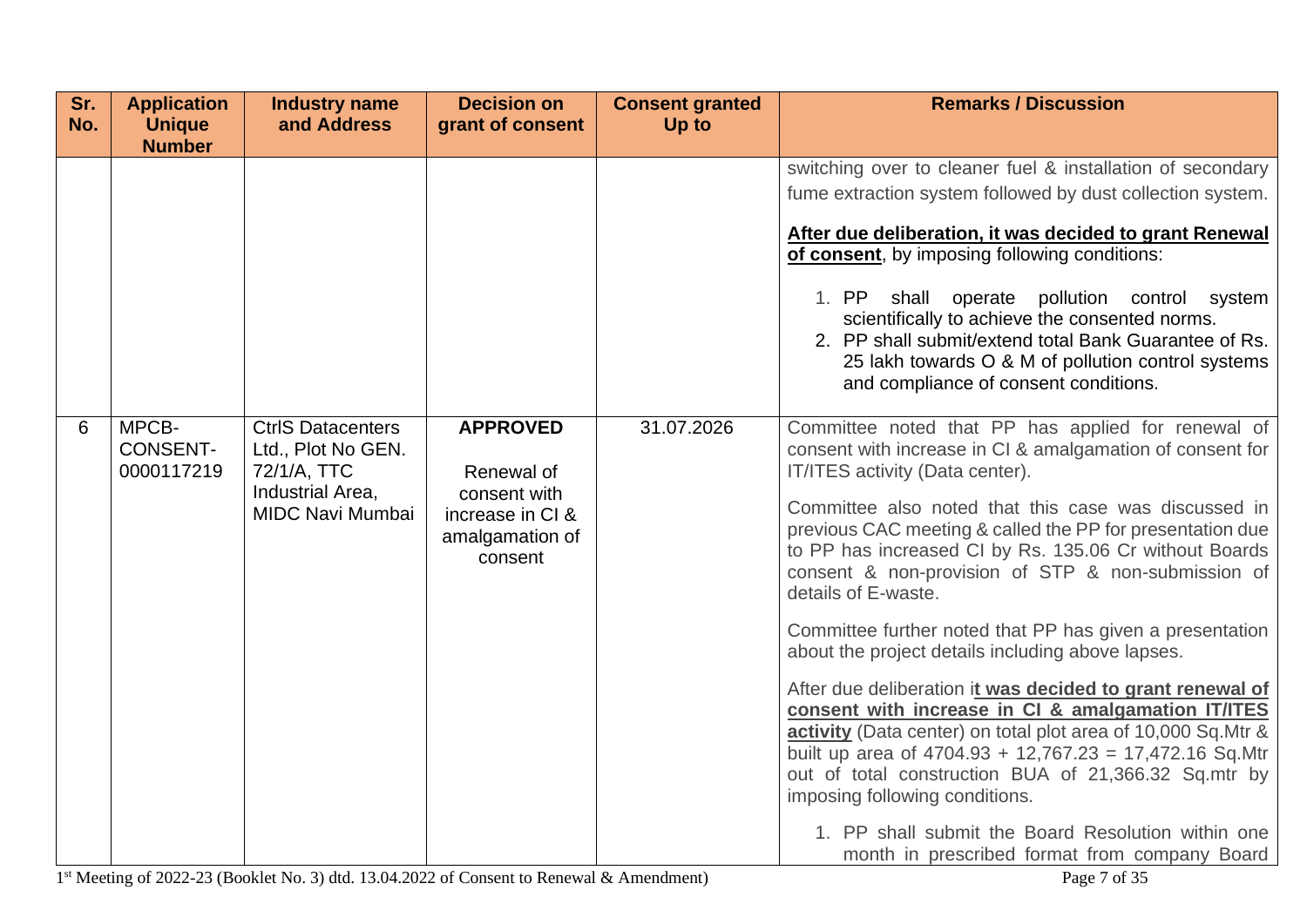| Sr.<br>No.     | <b>Application</b><br><b>Unique</b><br><b>Number</b> | <b>Industry name</b><br>and Address                                                                                                            | <b>Decision on</b><br>grant of consent   | <b>Consent granted</b><br>Up to | <b>Remarks / Discussion</b>                                                                                                                                                                                                                                                                                                                                                                                                                                                                                                                                                                                                                                                                                                                                                                                                                                                                                                                                                                                                                                                            |
|----------------|------------------------------------------------------|------------------------------------------------------------------------------------------------------------------------------------------------|------------------------------------------|---------------------------------|----------------------------------------------------------------------------------------------------------------------------------------------------------------------------------------------------------------------------------------------------------------------------------------------------------------------------------------------------------------------------------------------------------------------------------------------------------------------------------------------------------------------------------------------------------------------------------------------------------------------------------------------------------------------------------------------------------------------------------------------------------------------------------------------------------------------------------------------------------------------------------------------------------------------------------------------------------------------------------------------------------------------------------------------------------------------------------------|
|                |                                                      |                                                                                                                                                |                                          |                                 | towards increased CI without obtaining consent from<br>Board thus violated the provision of Environmental<br>Laws and in future, they will not do such violation &<br>submit BG of Rs. 2.0 Lakh towards submission of<br>the same.<br>2. PP shall operate STP to achieve the treated<br>domestic effluent standard for the parameter BOD10<br>mg/lit including disinfection facility to the treated<br>sewage.<br>3. The treated sewage shall be 60% recycled for<br>secondary purposes such as toilet flushing, air<br>conditioning, cooling tower make up, firefighting etc.<br>and remaining shall be utilized on land for gardening<br>and/or connected to local body sewer line with water<br>metering system.<br>4. PP shall make provision of charging ports for electric<br>vehicles at least 30% of total available parking slots.<br>5. PP shall submit/extend the BG of Rs. 25.0 Lakh<br>towards O & M of PCs and compliance of consent &<br>EC conditions.<br>Consent shall be issued after provision of STP within one<br>month. If not provided, then SCN will be issued |
| $\overline{7}$ | MPCB-<br><b>CONSENT-</b><br>0000113442               | <b>ZF Steering Gear</b><br>(India) Ltd<br>Plot No 1242/44<br>Plot No. 1242/44<br>Vadhu (BK) Talika<br><b>Shirur Dist Pune</b><br><b>Shirur</b> | <b>APPROVED</b><br>Renewal of<br>Consent | 30.04.2024                      | Committee noted that PP has applied for renewal of<br>consent for manufacturing of power steering & mechanical<br>steering gear.<br>Committee also noted that, this case was discussed in<br>previous CAC meeting & was decided to issue SCN for<br>carrying out additional activities without permission of the<br>Board, not submitted affidavit as per consent condition<br>towards not to use ground water, JVS exceedance,                                                                                                                                                                                                                                                                                                                                                                                                                                                                                                                                                                                                                                                        |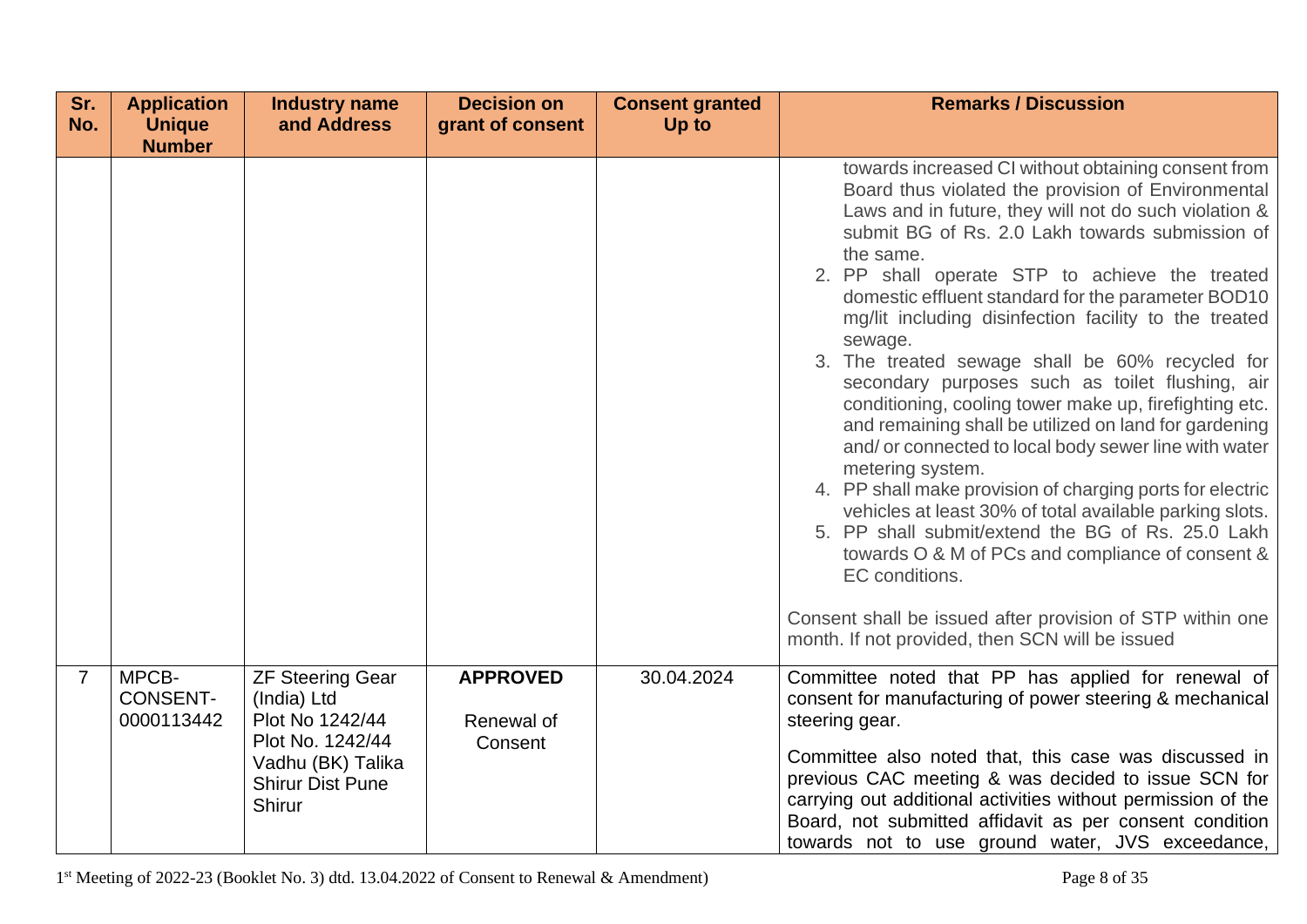| Sr.<br>No. | <b>Application</b><br><b>Unique</b><br><b>Number</b> | <b>Industry name</b><br>and Address                                | <b>Decision on</b><br>grant of consent   | <b>Consent granted</b><br>Up to | <b>Remarks / Discussion</b>                                                                                                                                                                                                                                                                                                                                                                 |
|------------|------------------------------------------------------|--------------------------------------------------------------------|------------------------------------------|---------------------------------|---------------------------------------------------------------------------------------------------------------------------------------------------------------------------------------------------------------------------------------------------------------------------------------------------------------------------------------------------------------------------------------------|
|            |                                                      |                                                                    |                                          |                                 | Inadequate land available for disposal of treated<br>effluent/sewage & not provided APC to pretreatment line.<br>Subsequently, PP has submitted the compliance report for<br>the same.                                                                                                                                                                                                      |
|            |                                                      |                                                                    |                                          |                                 | After due deliberation, it was decided to grant renewal of<br>consent, by imposing following conditions.                                                                                                                                                                                                                                                                                    |
|            |                                                      |                                                                    |                                          |                                 | 1. PP shall operate & maintain pollution control system<br>so as to achieve consented standards.<br>2. PP shall extend the existing BG with top up to form<br>the sum of Rs. 25.0 Lakh towards O & M of PCs and<br>compliance of consent conditions.                                                                                                                                        |
| 8          | MPCB-<br><b>CONSENT-</b><br>0000118335               | Bajaj Auto Limited<br>Survey No. 51A,<br>82,67,86 Akurdi<br>Haveli | <b>APPROVED</b><br>Renewal of<br>Consent | 30.09.2026                      | Committee noted that, PP has applied for renewal of<br>consent for manufacturing of power steering & mechanical<br>steering gear.                                                                                                                                                                                                                                                           |
|            |                                                      |                                                                    |                                          |                                 | Committee also noted that, this case was discussed in<br>previous CAC meeting & was decided to issue SCN for<br>non-clarity of operational status of existing plant &<br>machinery and non-submission for increased CI.<br>Subsequently, PP has submitted the compliance report for<br>the same in which requested to consider the case for<br>present R&D activity, mfg of proto vehicles. |
|            |                                                      |                                                                    |                                          |                                 | After due deliberation, it was decided to grant renewal of<br>consent for present R&D activity, mfg of proto vehicles<br>by imposing following conditions:                                                                                                                                                                                                                                  |
|            |                                                      |                                                                    |                                          |                                 | 1. PP shall operate & maintain pollution control system<br>so as to achieve consented standards.                                                                                                                                                                                                                                                                                            |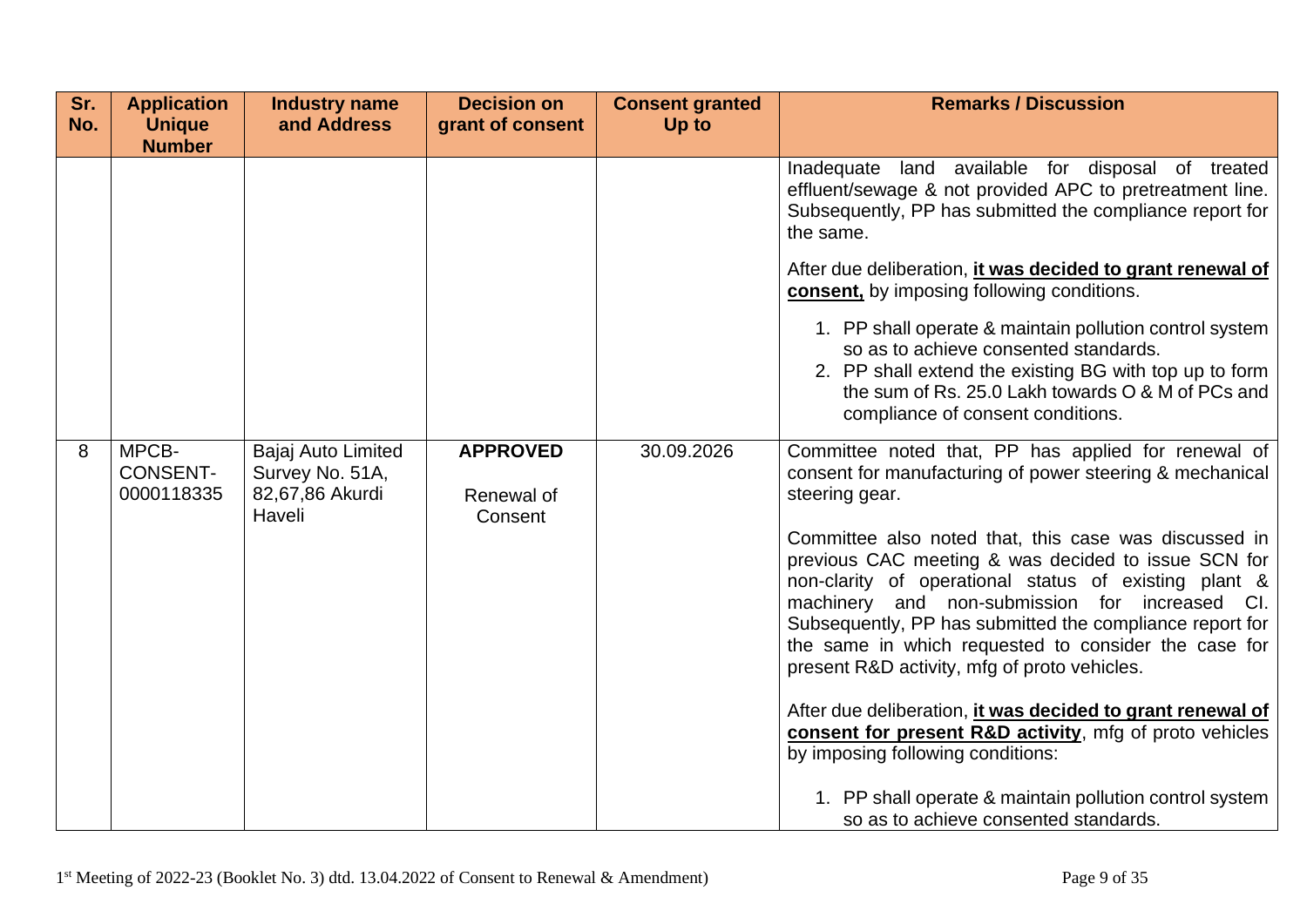| Sr.<br>No. | <b>Application</b><br><b>Unique</b><br><b>Number</b> | <b>Industry name</b><br>and Address                                                                              | <b>Decision on</b><br>grant of consent                 | <b>Consent granted</b><br>Up to | <b>Remarks / Discussion</b>                                                                                                                                                                                                                                                                                                                                                                                                                                                                                                                                                                                  |
|------------|------------------------------------------------------|------------------------------------------------------------------------------------------------------------------|--------------------------------------------------------|---------------------------------|--------------------------------------------------------------------------------------------------------------------------------------------------------------------------------------------------------------------------------------------------------------------------------------------------------------------------------------------------------------------------------------------------------------------------------------------------------------------------------------------------------------------------------------------------------------------------------------------------------------|
|            |                                                      |                                                                                                                  |                                                        |                                 | 2. PP shall extend the existing BG with top up to form<br>the sum of Rs. 25.0 Lakh towards O & M of PCs and<br>compliance of consent conditions.                                                                                                                                                                                                                                                                                                                                                                                                                                                             |
| 9          | MPCB-<br><b>CONSENT-</b><br>0000125880               | <b>Shree Naman</b><br>Hotels Pvt. Ltd.<br>C-57, C-58, G-58,<br>Bandra – Kurla<br>Complex, Bandra<br>(E), Mumbai. | <b>APPROVED</b><br>Renewal of<br>Consent to<br>Operate | 31.11.2026                      | Committee noted that, PP has applied for grant of Renewal<br>of Consent to Operate for Five-Star Hotel activity including<br>Restaurant, Lodging & Boarding, Swimming pool &<br>Laundry activity with 302 Rooms having Total Plot Area of<br>8,093 Sq.m and Total Construction Built Up Area of 18,600<br>Sq.m Five-star Deluxe category.                                                                                                                                                                                                                                                                    |
|            |                                                      |                                                                                                                  |                                                        |                                 | Committee also noted that, PP has provided STP & OWC.<br>PP has submitted clarification regarding decrease in CI is<br>due to the changes incorporated on account of<br>implementation of new Indian Accounting Standards (Ind-<br>AS).                                                                                                                                                                                                                                                                                                                                                                      |
|            |                                                      |                                                                                                                  |                                                        |                                 | After due deliberation, it was decided to grant Renewal<br>of Consent to Operate, by imposing following conditions.                                                                                                                                                                                                                                                                                                                                                                                                                                                                                          |
|            |                                                      |                                                                                                                  |                                                        |                                 | 1. PP shall properly operate STP to achieve the treated<br>domestic effluent standard for the parameter BOD-<br>10 mg/lit including disinfection facility to the treated<br>sewage.<br>2. The treated sewage shall be 60% recycled for<br>secondary purposes such as toilet flushing, air-<br>conditioning, cooling tower make up, firefighting etc.<br>and remaining shall be utilized on land for gardening<br>and/ or connected to local body sewer line with water<br>metering<br>system.<br>3. PP shall properly operate organic waste digester<br>along with composting facility/bio-digester (biogas) |
|            |                                                      |                                                                                                                  |                                                        |                                 | for the treatment of wet garbage.                                                                                                                                                                                                                                                                                                                                                                                                                                                                                                                                                                            |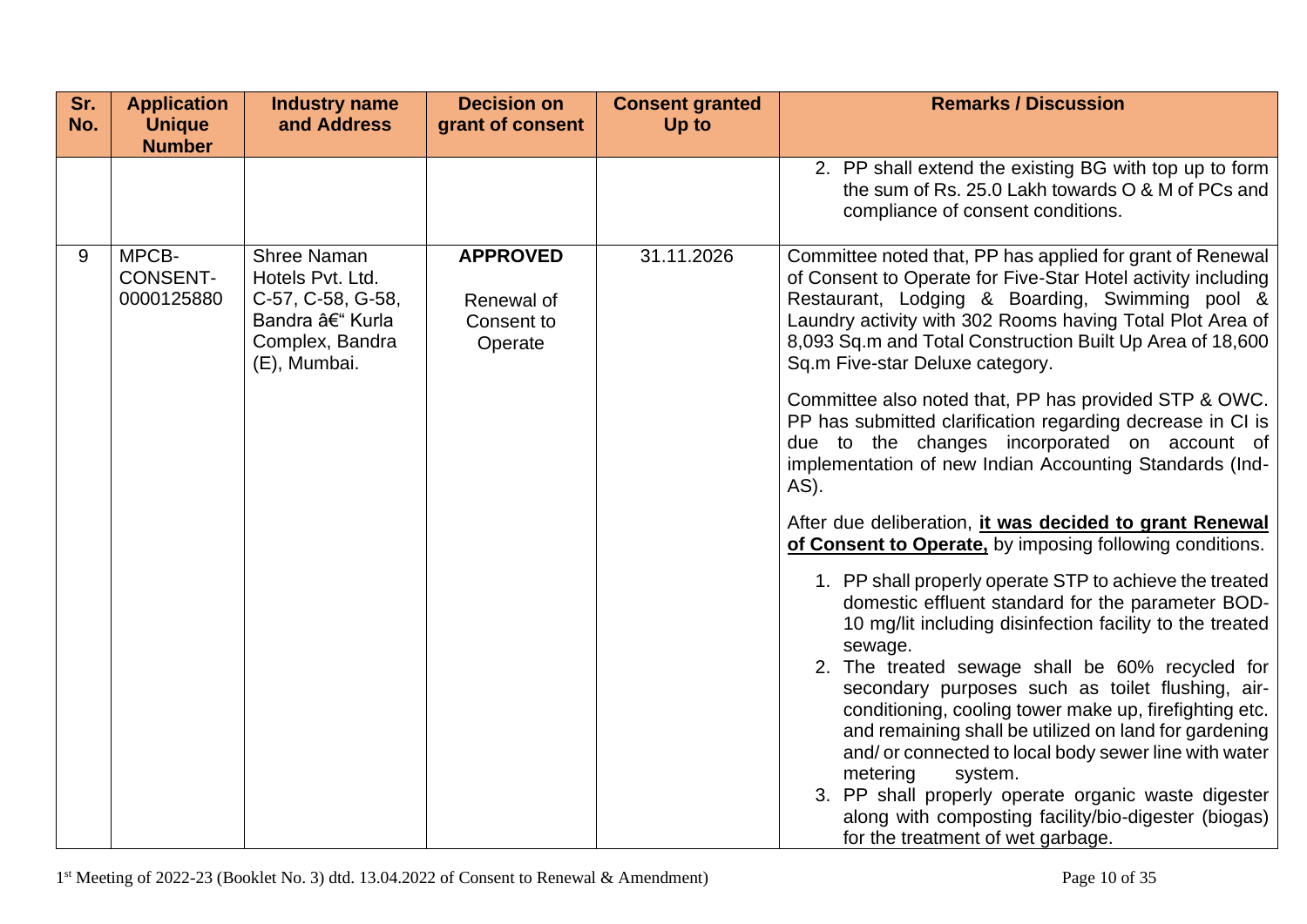| Sr.<br>No.      | <b>Application</b><br><b>Unique</b><br><b>Number</b> | <b>Industry name</b><br>and Address                                                            | <b>Decision on</b><br>grant of consent                          | <b>Consent granted</b><br>Up to | <b>Remarks / Discussion</b>                                                                                                                                                                                                                                                                                                                                                                                                                                                                                                                                                                                                                                                                                                                                                                                                                                                                                                                                                                                                                                                                                                                                                                                                                    |
|-----------------|------------------------------------------------------|------------------------------------------------------------------------------------------------|-----------------------------------------------------------------|---------------------------------|------------------------------------------------------------------------------------------------------------------------------------------------------------------------------------------------------------------------------------------------------------------------------------------------------------------------------------------------------------------------------------------------------------------------------------------------------------------------------------------------------------------------------------------------------------------------------------------------------------------------------------------------------------------------------------------------------------------------------------------------------------------------------------------------------------------------------------------------------------------------------------------------------------------------------------------------------------------------------------------------------------------------------------------------------------------------------------------------------------------------------------------------------------------------------------------------------------------------------------------------|
|                 |                                                      |                                                                                                |                                                                 |                                 | 4. PP shall make provision of charging ports for electric<br>vehicles at least 40% of total available parking slots.<br>5. PP shall extend existing BG of Rs. 25 Lakh towards<br>O & M of Pollution Control System and compliance<br>of Consent conditions.                                                                                                                                                                                                                                                                                                                                                                                                                                                                                                                                                                                                                                                                                                                                                                                                                                                                                                                                                                                    |
| 10 <sup>°</sup> | MPCB-<br><b>CONSENT-</b><br>0000126230               | <b>Hindalco Industries</b><br>Limited<br>02, MIDC Taloja<br>Plot No. 02, MIDC<br>Taloja Panvel | <b>APPROVED</b><br>Renewal of<br>consent with<br>increase in CI | 31.01.2027                      | Committee noted that PP has applied for renewal of<br>consent with an increase in CI for manufacturing of<br>Aluminium sheet, coil, plate, molten metal & alloy<br>pigs/Ingots.<br>Committee also noted that, this case was discussed in<br>previous CAC meeting & was decided to issue SCN for<br>refusal of consent due to increased CI by Rs. 107.35 Crs<br>without Boards consent. Accordingly, issued SCN for<br>refusal of consent vide dated 23.03.2022 & subsequently,<br>PP has submitted the compliance report for the same.<br>After due deliberation, it was decided to grant renewal of<br>consent with increase in CI for manufacturing of<br>aluminum sheet, coil, plate, molten metal & alloy<br>pigs/ingots - 6,600 MT/M by imposing following conditions:<br>1. PP shall operate & maintain pollution control system<br>so as to achieve consented standards.<br>2. PP shall submit the Board Resolution within one<br>month in prescribed format from company Board<br>towards increased capital investment without<br>obtaining consent from Board thus violated the<br>provision of Environments Laws & in future, they will<br>not do such violations & submit the BG of Rs. 2.0<br>Lakh towards submission of the same. |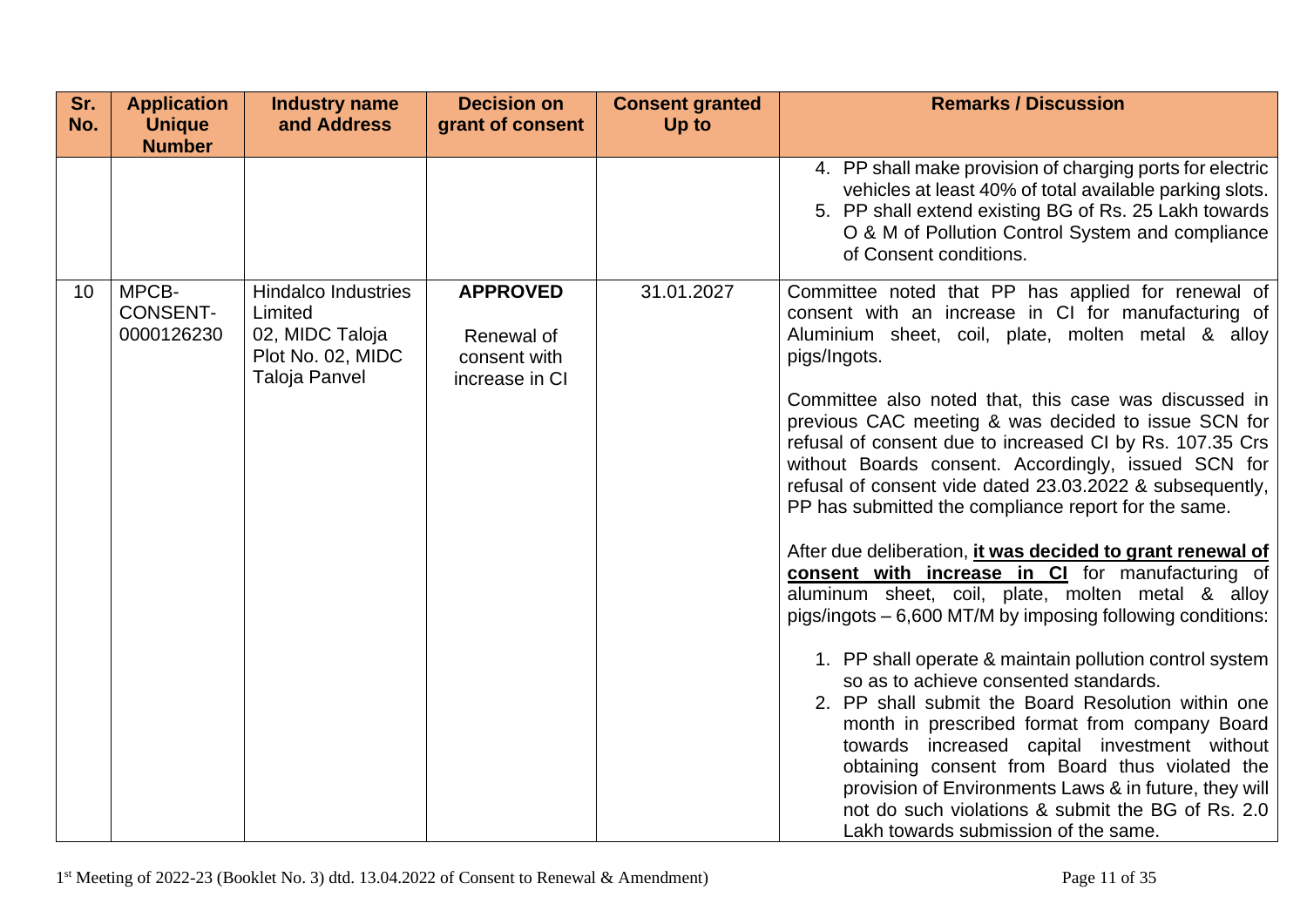| Sr.<br>No. | <b>Application</b><br><b>Unique</b><br><b>Number</b> | <b>Industry name</b><br>and Address                                                                                                                                            | <b>Decision on</b><br>grant of consent   | <b>Consent granted</b><br>Up to | <b>Remarks / Discussion</b>                                                                                                                                                                                                                                                                                                                                                                                                                                                                                                                                                                                                                                                                                                                                                                                                                                                                                                                                                                                                                                                                                                                                                 |
|------------|------------------------------------------------------|--------------------------------------------------------------------------------------------------------------------------------------------------------------------------------|------------------------------------------|---------------------------------|-----------------------------------------------------------------------------------------------------------------------------------------------------------------------------------------------------------------------------------------------------------------------------------------------------------------------------------------------------------------------------------------------------------------------------------------------------------------------------------------------------------------------------------------------------------------------------------------------------------------------------------------------------------------------------------------------------------------------------------------------------------------------------------------------------------------------------------------------------------------------------------------------------------------------------------------------------------------------------------------------------------------------------------------------------------------------------------------------------------------------------------------------------------------------------|
|            |                                                      |                                                                                                                                                                                |                                          |                                 | 3. PP shall extend the existing BG with top up to form<br>the sum of Rs. 25.0 Lakh towards O & M of PCs and<br>compliance of consent conditions.                                                                                                                                                                                                                                                                                                                                                                                                                                                                                                                                                                                                                                                                                                                                                                                                                                                                                                                                                                                                                            |
| 11         | MPCB-<br><b>CONSENT-</b><br>0000126514               | <b>Sterlite</b><br>Technologies<br>Limited<br>E-1, E-2, E-3 & Gut<br>no 14, MIDC,<br>Waluj, Aurangabad<br>E-1, E-2, E-3 & Gut<br>no 14, MIDC,<br>Waluj, Aurangabad<br>GangaPur | <b>APPROVED</b><br>Renewal of<br>Consent | 31.01.2027                      | Committee noted that, PP has applied for renewal of two<br>consents (Amalgamation) for mfg of Optical Fiber, Glass<br>preforms, SiCL4, Power generation, Hydrogen, Oxygen.<br>Committee also noted that, PP has provided ETP<br>comprising primary, tertiary treatment system followed by<br>Reverse Osmosis & MEE. Treated effluent is 100%<br>recycled in the process to achieve ZLD and also provided<br>STP for treatment of sewage.<br>Committee further noted that, PP has provided necessary<br>air pollution control system and disposing HW as per the<br>provisions of Rule.<br>Committee further noted that, PP has applied with by-<br>products SiO2, HCl & Sodium Hypochlorite which needs to<br>be shifted to HW.<br>After due deliberation, it was decided to grant renewal of<br>consent, by imposing following conditions.<br>1. PP shall operate pollution control system scientifically to<br>achieve the consented norms.<br>2. PP shall recycle treated effluent 100% in the process to<br>achieve Zero Liquid Discharge.<br>3. By-products shall be shifted to Hazardous Waste and<br>HW waste shall be disposed as per the provisions of HW<br>Rule. |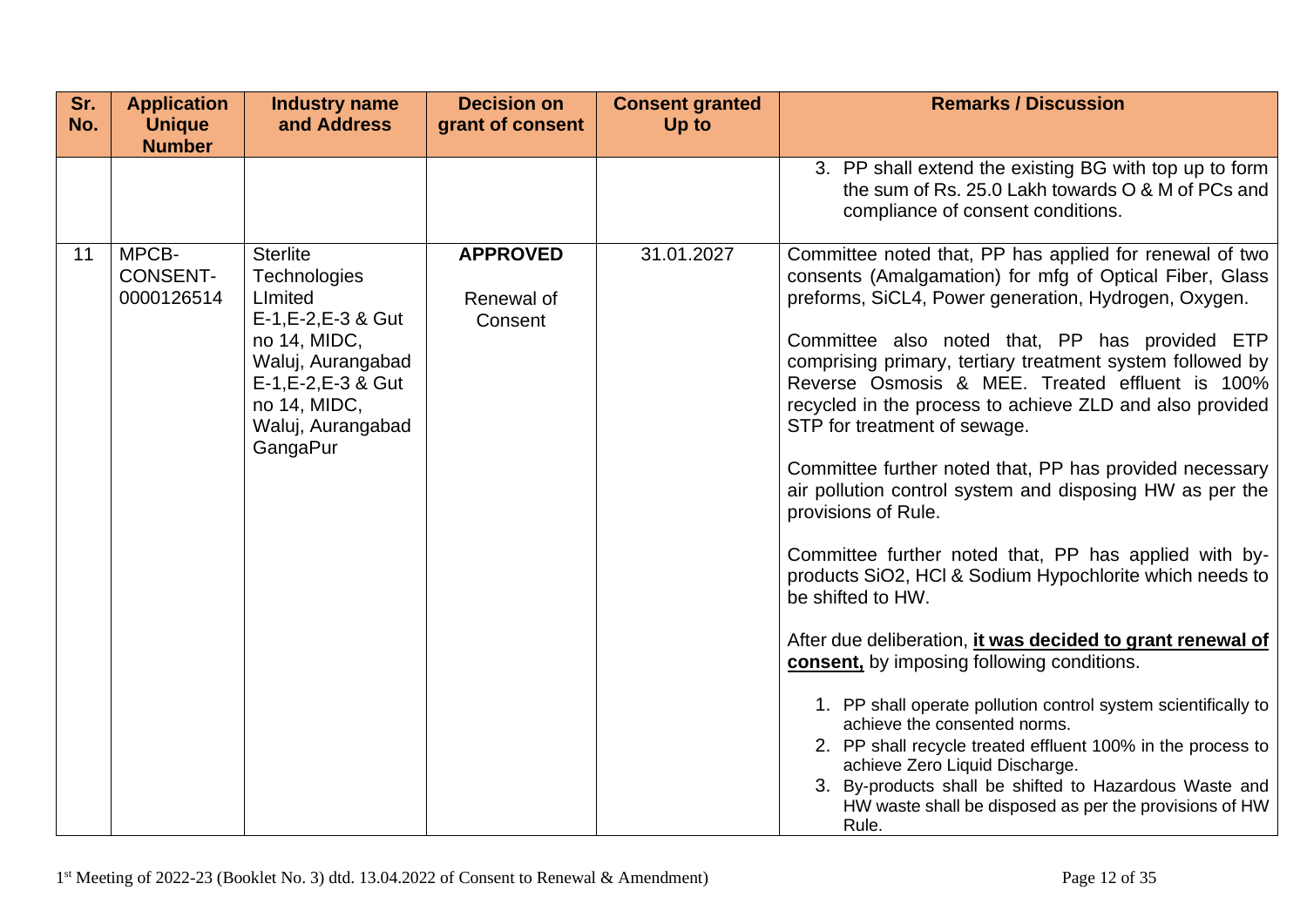| Sr.<br>No. | <b>Application</b><br><b>Unique</b><br><b>Number</b> | <b>Industry name</b><br>and Address                                            | <b>Decision on</b><br>grant of consent   | <b>Consent granted</b><br>Up to | <b>Remarks / Discussion</b>                                                                                                                                                                                                                                                                                                                                                                                                                                                                                                                                                                                                                                                                                                                                                                                          |
|------------|------------------------------------------------------|--------------------------------------------------------------------------------|------------------------------------------|---------------------------------|----------------------------------------------------------------------------------------------------------------------------------------------------------------------------------------------------------------------------------------------------------------------------------------------------------------------------------------------------------------------------------------------------------------------------------------------------------------------------------------------------------------------------------------------------------------------------------------------------------------------------------------------------------------------------------------------------------------------------------------------------------------------------------------------------------------------|
|            |                                                      |                                                                                |                                          |                                 | 4. By forfeiting 25% of the Bank Guarantee and top-up with<br>Bank Guarantee of Rs. 25 Lakh towards O&M of pollution<br>control system and compliance of consent conditions.<br>Consent shall be issued after receipt of additional consent<br>fee of Rs. 1.0 Lakh within 01 month period else show cause<br>notice for the same will be issued.                                                                                                                                                                                                                                                                                                                                                                                                                                                                     |
| 12         | MPCB-<br><b>CONSENT-</b><br>0000126450               | <b>Garware Technical</b><br>Fibres Ltd.<br>Plot No. C-1 Wai<br><b>MIDC Wai</b> | <b>APPROVED</b><br>Renewal of<br>Consent | 31.01.2027                      | Committee noted that, PP has applied for renewal of<br>Consent to Operate with enhancement in Capital<br>Investment.<br>Committee also noted that, PP has provided ETP & STP<br>for treatment of trade effluent & sewage resp.<br>Committee further noted that, PP has provided necessary<br>air pollution control system and disposing HW as per the<br>provisions of Rule.<br>After due deliberation, <i>it was decided to grant renewal of</i><br>consent, by imposing following conditions.<br>1. PP shall operate pollution control scientifically and<br>achieve the consented norms.<br>2. PP shall dispose the Hazardous Waste as per the<br>provision of H&OW Rule by adopting online manifest<br>system.<br>3. PP shall submit Bank Guarantee of Rs. 25.0 Lakh<br>towards O&M of Pollution Control System. |
| 13         | MPCB-<br><b>CONSENT-</b><br>0000125824               | <b>Clariant Chemicals</b><br>(I) Limited                                       | <b>NOT APPROVED</b>                      |                                 | Committee noted that, PP has applied for for renewal of<br>mfg of Dyes, their dispersion and Textile & Leather<br>chemicals with enhancement in CI.                                                                                                                                                                                                                                                                                                                                                                                                                                                                                                                                                                                                                                                                  |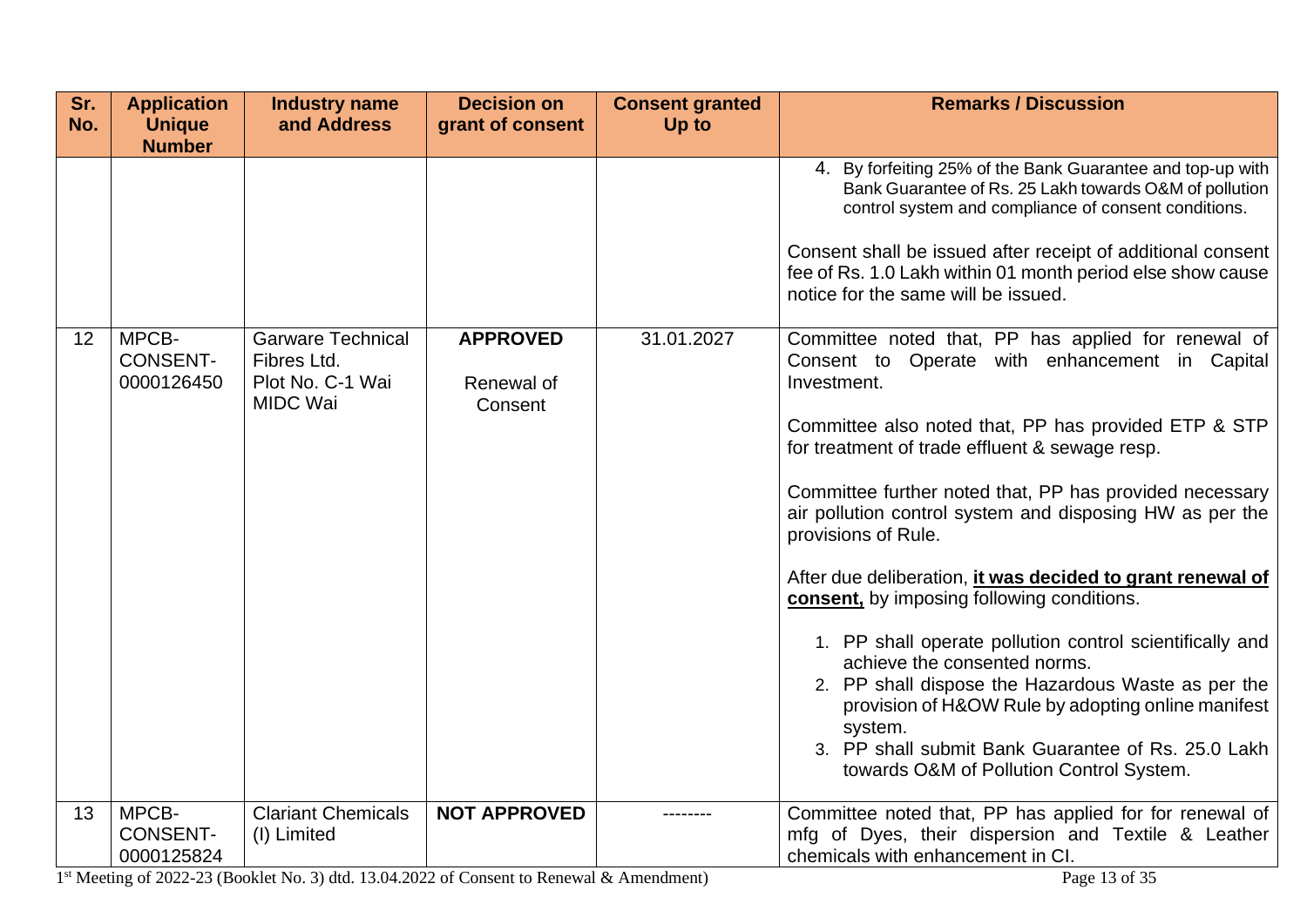| Sr.<br>No. | <b>Application</b><br><b>Unique</b><br><b>Number</b> | <b>Industry name</b><br>and Address                                                                       | <b>Decision on</b><br>grant of consent                                                          | <b>Consent granted</b><br>Up to | <b>Remarks / Discussion</b>                                                                                                                                                                                                                                                                                                                                                                                                                                                                                                                                                                                                                                                                                                                                                                                                                                                                                             |
|------------|------------------------------------------------------|-----------------------------------------------------------------------------------------------------------|-------------------------------------------------------------------------------------------------|---------------------------------|-------------------------------------------------------------------------------------------------------------------------------------------------------------------------------------------------------------------------------------------------------------------------------------------------------------------------------------------------------------------------------------------------------------------------------------------------------------------------------------------------------------------------------------------------------------------------------------------------------------------------------------------------------------------------------------------------------------------------------------------------------------------------------------------------------------------------------------------------------------------------------------------------------------------------|
|            |                                                      | 113/114 MIDC<br>Dhatav Roha Roha                                                                          | Renewal of<br>Consent                                                                           |                                 | Committee also noted that, PP has provided combine ETP<br>for treatment of trade effluent & sewage.<br>Committee further noted that, PP has provided necessary<br>air pollution control system and disposing HW as per the<br>provisions of Rule.<br>Committee further noted that, PP has applied with by-<br>products which needs to be shifted to HW.<br>Committee noted that, PP has manufactured intermediates<br>for Pigments, Dyes etc higher than the consented quantity.<br>Also, noted that, JVS collected on 07/9/2020 & 16/7/2021<br>exceeding the consented standards.<br>After due deliberation, it was decided to issue show<br>cause notice on following non-compliances:<br>1. Manufactured intermediates for Pigments, Dyes etc<br>higher than the consented quantity.<br>2. Performance of ETP is not satisfactory as JVS<br>collected on 07/9/2020 & 16/7/2021 exceeding the<br>consented standards. |
| 14         | MPCB-<br><b>CONSENT-</b><br>0000127727               | Pee Vee Textiles<br>Ltd.<br>$41/4$ , $43/1$ , $43/2$ ,<br>44,51/1<br>851/2<br>Mouza-<br>Jam<br>Samudrapur | <b>NOT APPROVED</b><br>Renewal of<br>consent for same<br>product and qty<br>with increase in CI |                                 | Committee noted that PP has applied Renewal of Consent<br>with increase in Capital Investment.<br>Committee also noted that JVS results are of ETP outlet &<br>stack dtd. 07.02.2022 are with in limit.<br>Committee further noted that, Industry not submitted Board<br>resolution as per consent conditions towards increase in CI.                                                                                                                                                                                                                                                                                                                                                                                                                                                                                                                                                                                   |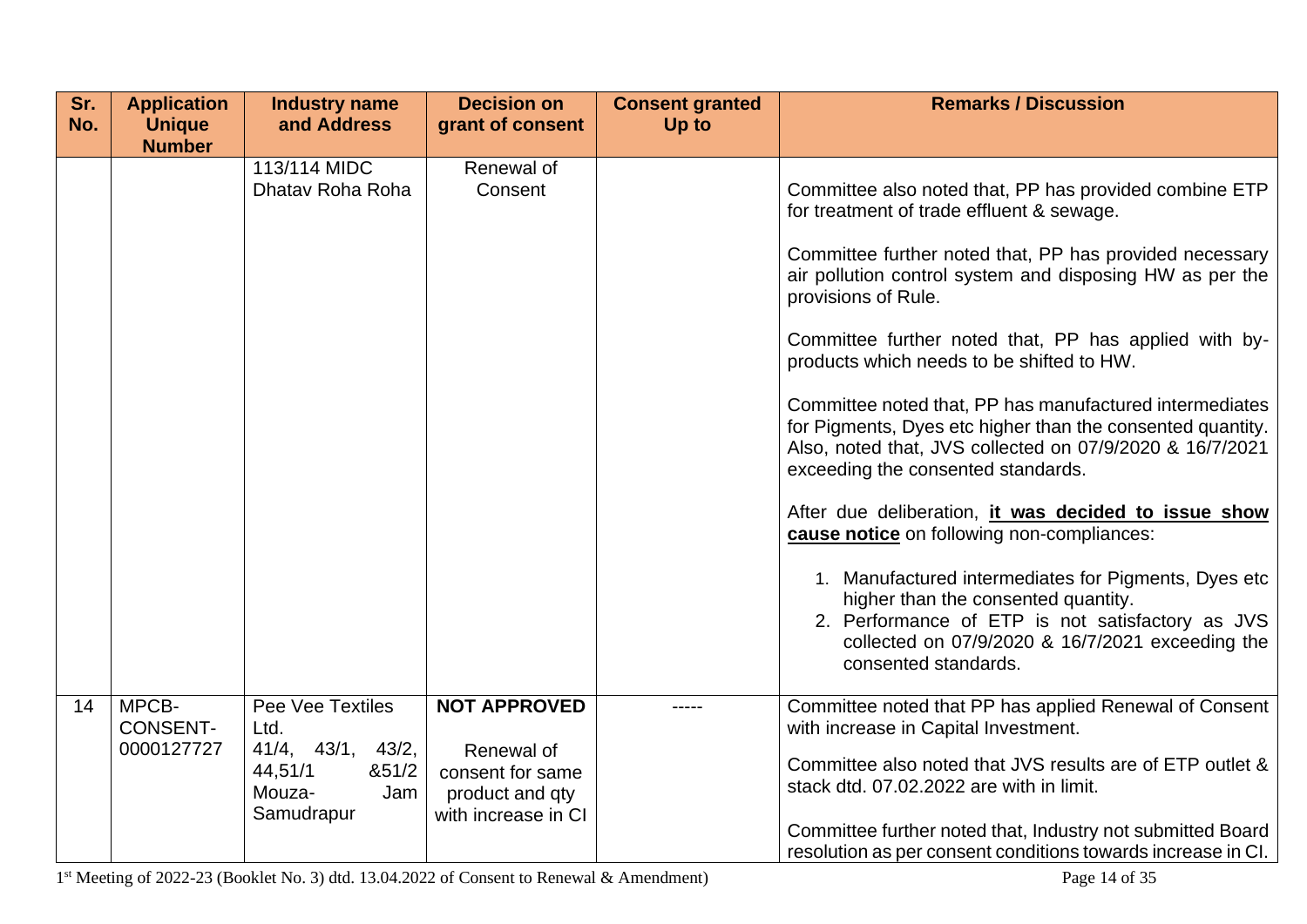| Sr.<br>No. | <b>Application</b><br><b>Unique</b><br><b>Number</b> | <b>Industry name</b><br>and Address                                                                                                                          | <b>Decision on</b><br>grant of consent       | <b>Consent granted</b><br>Up to | <b>Remarks / Discussion</b>                                                                                                                                                                                                                                                                                                                                                                                                                                                                                                                                                                                                                                                                                                                                                                                                                                                                                                               |
|------------|------------------------------------------------------|--------------------------------------------------------------------------------------------------------------------------------------------------------------|----------------------------------------------|---------------------------------|-------------------------------------------------------------------------------------------------------------------------------------------------------------------------------------------------------------------------------------------------------------------------------------------------------------------------------------------------------------------------------------------------------------------------------------------------------------------------------------------------------------------------------------------------------------------------------------------------------------------------------------------------------------------------------------------------------------------------------------------------------------------------------------------------------------------------------------------------------------------------------------------------------------------------------------------|
|            |                                                      |                                                                                                                                                              |                                              |                                 | After due deliberation, it was decided to Issue SCN for<br>Refusal as PP not submitted Board resolution as per<br>consent conditions                                                                                                                                                                                                                                                                                                                                                                                                                                                                                                                                                                                                                                                                                                                                                                                                      |
| 15         | MPCB-<br><b>CONSENT-</b><br>0000118586               | <b>PURNA SAHAKARI</b><br><b>SAKHAR</b><br>KARKHANA LTD.<br><b>BASMATHNAGAR</b><br>Survey No. 238,<br>239, 240 AT<br><b>BABHULGAON</b><br><b>BASMATHNAGAR</b> | <b>NOT APPROVED</b><br>Renewal of<br>Consent |                                 | Committee noted that PP has applied renewal of consent<br>for production of Sugar crushing activity with capacity 2500<br>TCD and Co-gen-18 MW with increase in CI from<br>Rs.157.55 Crs to Rs.165.2151 Crs (i.e.Rs.7.6651 Crs).<br>Committee also noted that PP has not submitted Bank<br>Guarantee as per earlier consent conditions, JVS results<br>are exceeding consented standards and ETP is<br>inadequate.<br>After due deliberation, it was decided to issue SCN for<br>refusal of consent for renewal of consent for production<br>of Sugar crushing activity with capacity 2500 TCD and Co-<br>gen-18 MW, on following non-compliances:<br>1. Industry effluent generation is 282.5 CMD and Effluent<br>Treatment Plant (ETP) provided is of capacity 250<br>CMD which is inadequate.<br>2. JVS result are exceeding consented standards.<br>3. Industry has not submitted bank guarantee as per<br>earlier consent condition. |
| 16         | MPCB-<br><b>CONSENT-</b><br>0000119767               | PURNA SAHAKARI<br><b>SAKHAR</b><br><b>KARKHANA</b>                                                                                                           | <b>APPROVED</b><br>Renewal of<br>Consent     | 31.08.2022                      | Committee noted that PP has applied for Renewal of<br>Consent for 30 KLPD molasses base distillery unit.                                                                                                                                                                                                                                                                                                                                                                                                                                                                                                                                                                                                                                                                                                                                                                                                                                  |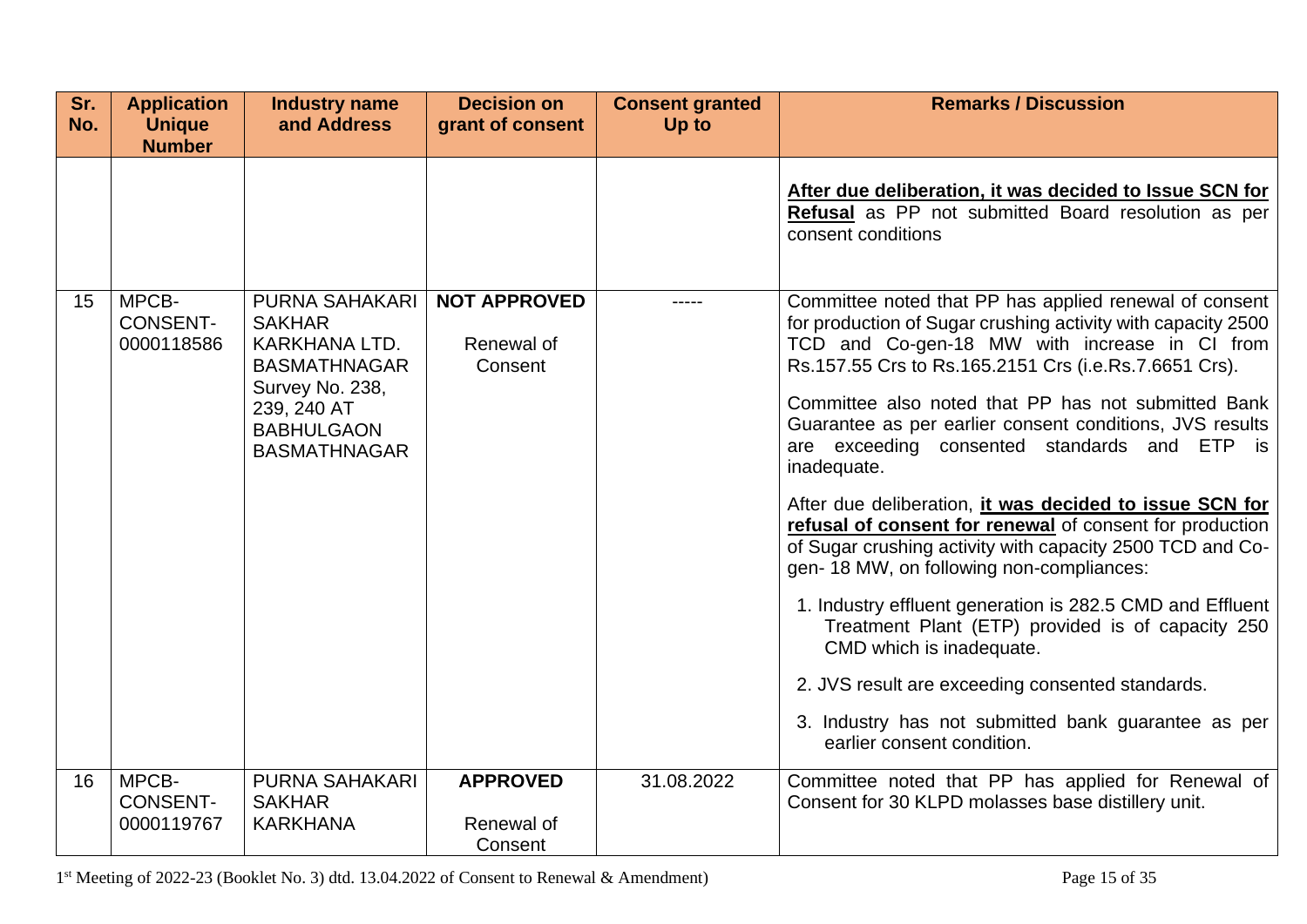| Sr.<br>No. | <b>Application</b><br><b>Unique</b>    | <b>Industry name</b><br>and Address                                                                                | <b>Decision on</b><br>grant of consent                 | <b>Consent granted</b><br>Up to | <b>Remarks / Discussion</b>                                                                                                                                                                                                                                                                                                                                                                                                                                  |
|------------|----------------------------------------|--------------------------------------------------------------------------------------------------------------------|--------------------------------------------------------|---------------------------------|--------------------------------------------------------------------------------------------------------------------------------------------------------------------------------------------------------------------------------------------------------------------------------------------------------------------------------------------------------------------------------------------------------------------------------------------------------------|
|            | <b>Number</b>                          |                                                                                                                    |                                                        |                                 |                                                                                                                                                                                                                                                                                                                                                                                                                                                              |
|            |                                        | <b>DISTILLERY</b><br><b>DIVISION</b><br>Survey No. 238,<br>239, 240 AT<br><b>BABHULGAON</b><br><b>BASMATHNAGAR</b> |                                                        |                                 | Committee also noted that for treatment of spent wash PP<br>Bio-digester and Multiple Effective<br>has provided<br>evaporators and Bio-composting on composting yard. The<br>industry authority provided 5 days storage lagoons and 30<br>days lagoons.<br>After due deliberation, it was decided to grant Renewal<br>of Consent for 30 KLPD molasses base distillery unit,<br>Subject to submission of Bank guarantee, by imposing<br>following conditions: |
|            |                                        |                                                                                                                    |                                                        |                                 | 1. PP shall submit Bank Guarantee of Rs. 25 lakh<br>towards compliance of consent and operation &<br>maintenance of pollution control systems.                                                                                                                                                                                                                                                                                                               |
| 17         | MPCB-<br><b>CONSENT-</b><br>0000127569 | Brembo Brake India<br>Pvt. Ltd.<br>Gat No. 307 (7 & 8)<br>Nanekarwadi,<br><b>Chakan Khed</b>                       | <b>APPROVED</b><br>Renewal of<br>Consent to<br>Operare | 28.02.2024                      | Committee noted that, PP has applied for renewal of<br>consent for mfg of Aluminium Master Cylinder, Aluminium<br>Caliper, Disc & other parts without change in production &<br>production quantity with enhancement in Capital<br>Investment.                                                                                                                                                                                                               |
|            |                                        |                                                                                                                    |                                                        |                                 | Committee also noted that, PP has provided ETP & STP<br>for treatment of trade effluent & sewage resp.                                                                                                                                                                                                                                                                                                                                                       |
|            |                                        |                                                                                                                    |                                                        |                                 | Committee further noted that, PP has provided necessary<br>air pollution control system and disposing HW as per the<br>provisions of Rule.                                                                                                                                                                                                                                                                                                                   |
|            |                                        |                                                                                                                    |                                                        |                                 | After due deliberation, it was decided to grant renewal of<br>consent, by imposing following conditions.                                                                                                                                                                                                                                                                                                                                                     |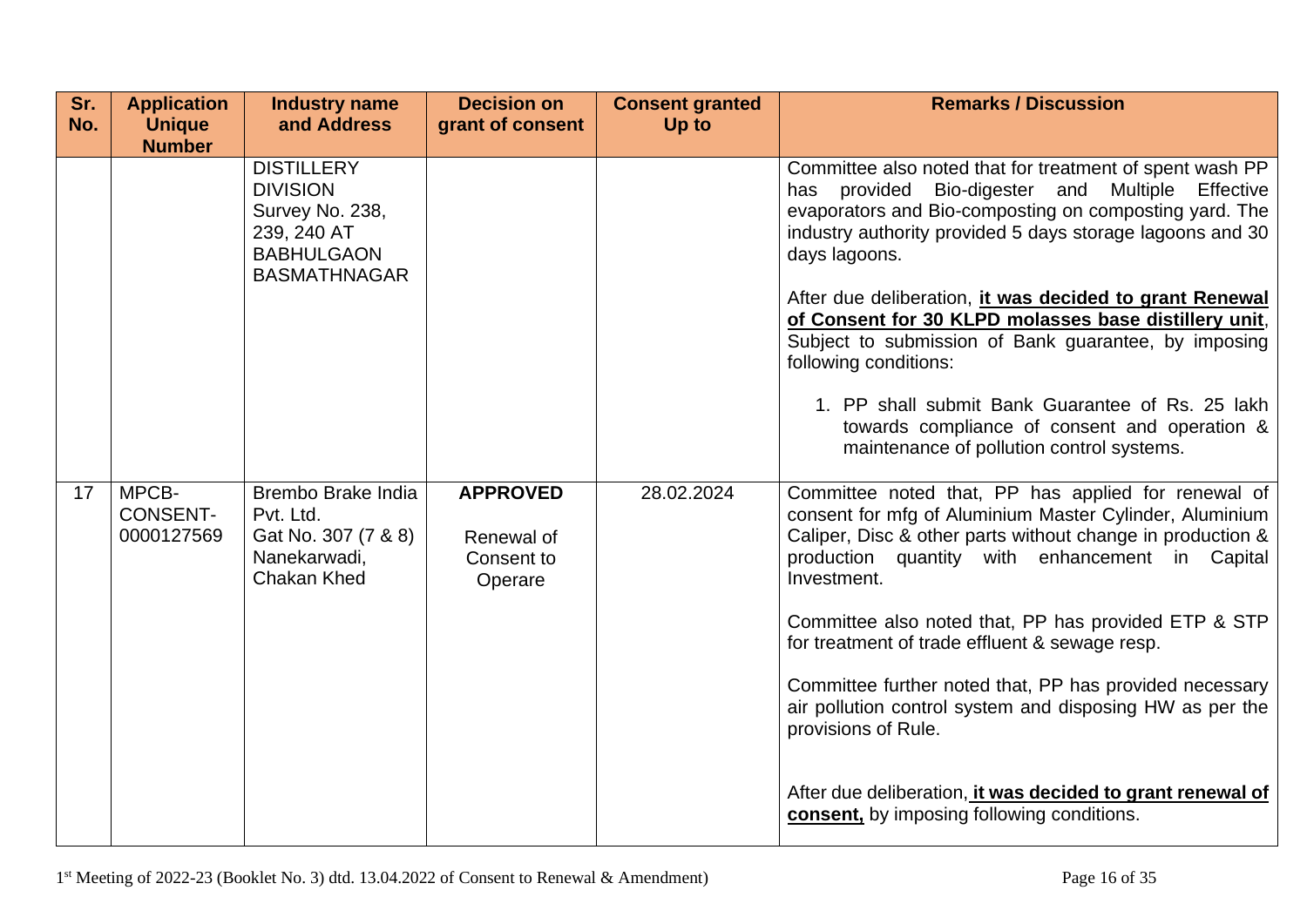| Sr.<br>No. | <b>Application</b><br><b>Unique</b><br><b>Number</b> | <b>Industry name</b><br>and Address                                                                                                                                                                      | <b>Decision on</b><br>grant of consent                          | <b>Consent granted</b><br>Up to | <b>Remarks / Discussion</b>                                                                                                                                                                                                                                                                                                                                                                                                                                                                                                                                                                                                                                                                                                                                                               |
|------------|------------------------------------------------------|----------------------------------------------------------------------------------------------------------------------------------------------------------------------------------------------------------|-----------------------------------------------------------------|---------------------------------|-------------------------------------------------------------------------------------------------------------------------------------------------------------------------------------------------------------------------------------------------------------------------------------------------------------------------------------------------------------------------------------------------------------------------------------------------------------------------------------------------------------------------------------------------------------------------------------------------------------------------------------------------------------------------------------------------------------------------------------------------------------------------------------------|
|            |                                                      |                                                                                                                                                                                                          |                                                                 |                                 | 1. PP shall operate effluent treatment scientifically and<br>recycle the entire treated effluent into the process to<br>achieve ZLD.<br>2. PP shall install water meters at recycling line & land<br>disposal line.<br>3. PP shall dispose the Hazardous Waste as per the<br>provision of H&OW Rule by adopting online manifest<br>system.<br>4. PP shall submit Bank Guarantee of Rs. 25.0 Lakh<br>towards O&M of Pollution Control System.<br>5. PP shall submit the Board Resolution within one<br>month in prescribed format from company Board<br>towards increased CI without obtaining consent from<br>Board thus violated the provision of Environmental<br>Laws and in future, they will not do such violation &<br>submit BG of Rs. 2.0 Lakh towards submission of<br>the same. |
| 18         | MPCB-<br><b>CONSENT-</b><br>0000127697               | <b>Bennett Coleman &amp;</b><br>Co Ltd, The Times<br>of India (Suburban<br>Press)<br>S.No.11B/1 Malad,<br>$137-A$<br>Wadhwan, 163 B<br>Akurli Road<br><b>Western Express</b><br>Highway Kandivali<br>(E) | <b>APPROVED</b><br>Renewal of<br>consent with<br>increase in CI | 31.12.2022                      | Committee noted that PP has applied Renewal of Consent<br>for printing of newspapers with increase in Capital<br>Investment.<br>Committee also noted that PP provided ETP to trade<br>effluent and STP to treat sewage.<br>After due deliberation, it was decided to grant Renewal<br>of Consent for printing of newspapers with increase in<br>Capital investment, by imposing following conditions:<br>1. PP shall submit the BG of Rs. 25 Lakhs towards<br>operation and miniatous of pollution control system<br>and compliance of consent conditions.                                                                                                                                                                                                                                |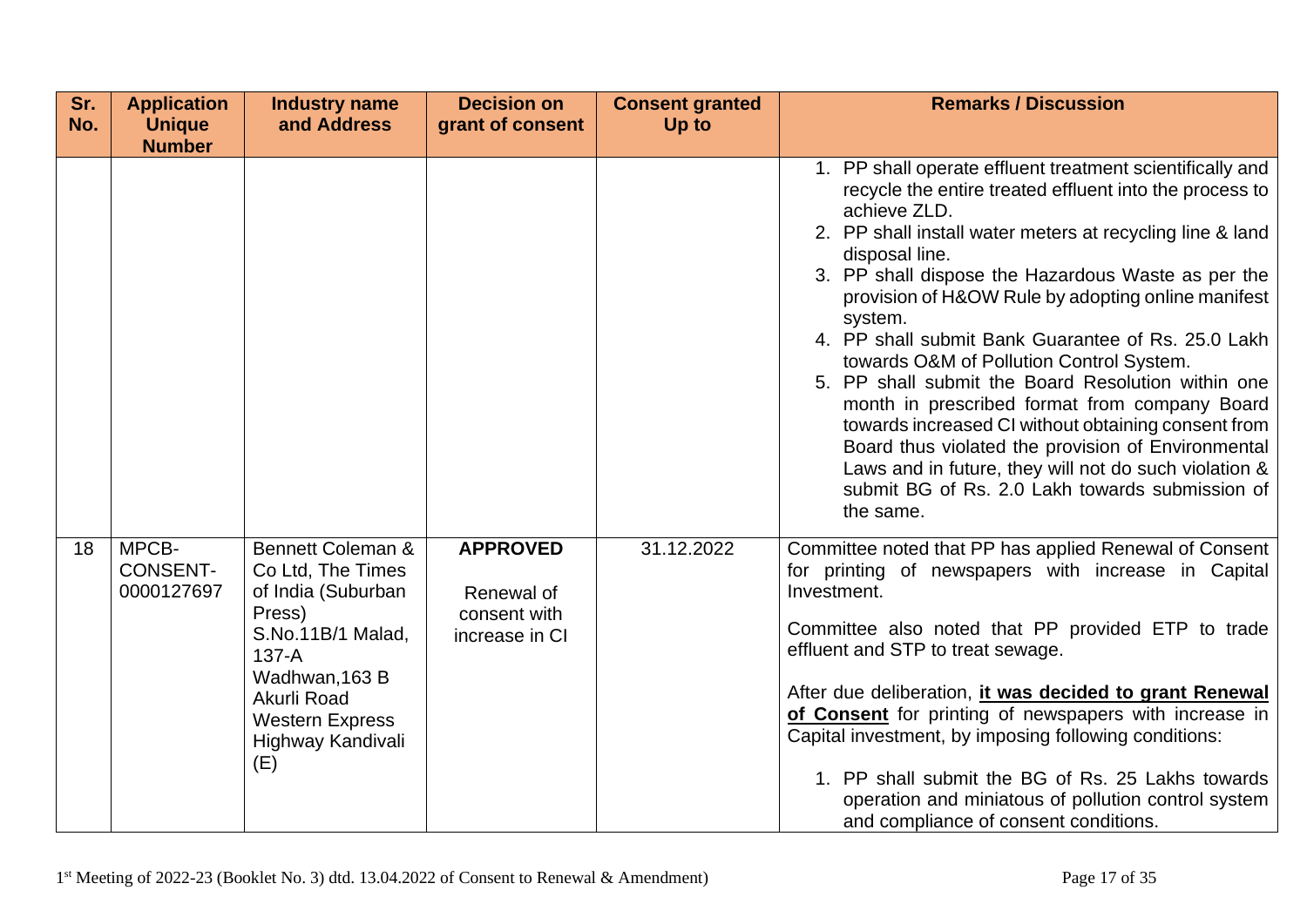| Sr.<br>No. | <b>Application</b><br><b>Unique</b><br><b>Number</b> | <b>Industry name</b><br>and Address                                                                                    | <b>Decision on</b><br>grant of consent                 | <b>Consent granted</b><br>Up to | <b>Remarks / Discussion</b>                                                                                                                                                                                                                                                                                                                                                                                                                                                                                                                                                                                                                                                                                                                                                                                                                                                                                                                                                         |
|------------|------------------------------------------------------|------------------------------------------------------------------------------------------------------------------------|--------------------------------------------------------|---------------------------------|-------------------------------------------------------------------------------------------------------------------------------------------------------------------------------------------------------------------------------------------------------------------------------------------------------------------------------------------------------------------------------------------------------------------------------------------------------------------------------------------------------------------------------------------------------------------------------------------------------------------------------------------------------------------------------------------------------------------------------------------------------------------------------------------------------------------------------------------------------------------------------------------------------------------------------------------------------------------------------------|
|            |                                                      |                                                                                                                        |                                                        |                                 | 2. Industry shall submit proposal towards improvement<br>plan of ETP within a month and same shall be<br>implemented within next 3 months so as to achieve<br>consented norms.                                                                                                                                                                                                                                                                                                                                                                                                                                                                                                                                                                                                                                                                                                                                                                                                      |
| 19         | MPCB-<br><b>CONSENT-</b><br>0000128320               | <b>CANPACK INDIA</b><br><b>PRIVATE LIMITED</b><br>L-18/25 TO 18/28<br>AND L-19 MIDC<br><b>WALUJ</b><br><b>GANGAPUR</b> | <b>APPROVED</b><br>Renewal of<br>Consent to<br>Operate | 28.02.2027                      | Committee noted that, PP has applied for renewal of<br>consent for mfg of Aluminium Master Cylinder, Aluminium<br>Calliper, Disc & other parts without change in production &<br>production quantity with enhancement in Capital<br>Investment.<br>Committee also noted that, PP has provided ETP & STP<br>for treatment of trade effluent & sewage resp.<br>Committee further noted that, PP has provided necessary<br>air pollution control system and disposing HW as per the<br>provisions of Rule.<br>After due deliberation, it was decided to grant renewal of<br>consent, by imposing following conditions.<br>1. PP shall operate Pollution Control scientifically to<br>achieve the Consented norms.<br>2. PP shall improvement/upgradation plan towards<br>O&M of Sewage Treatment Plant within 15 days and<br>implement the same within 30 days.<br>3. PP shall dispose the Hazardous Waste as per the<br>provisions of H&OW Rule by adopting online<br>manifest system |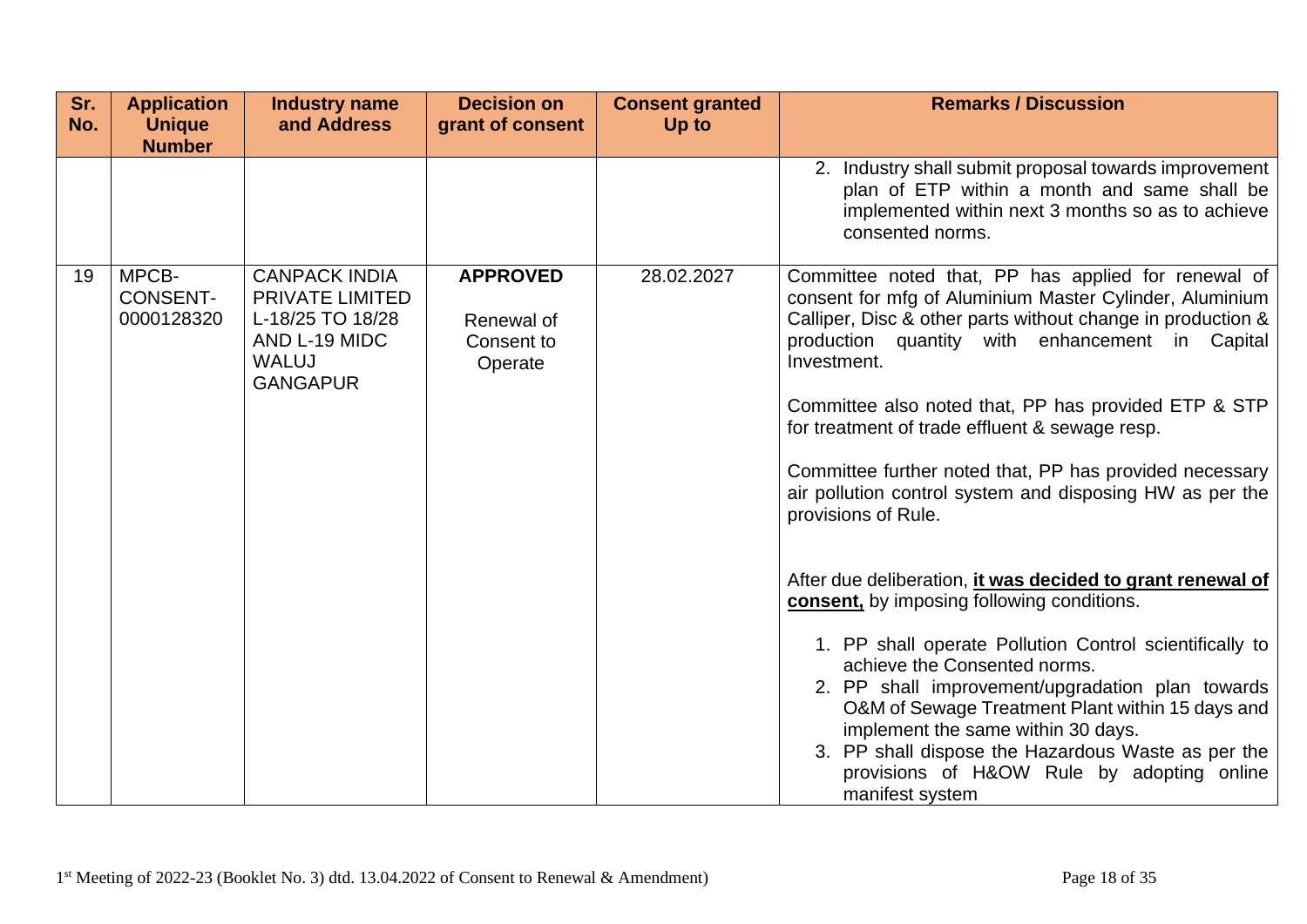| Sr.<br>No. | <b>Application</b><br><b>Unique</b><br><b>Number</b> | <b>Industry name</b><br>and Address                                                                                                       | <b>Decision on</b><br>grant of consent                          | <b>Consent granted</b><br>Up to | <b>Remarks / Discussion</b>                                                                                                                                                                                                                                                                                                                                                                                                                                                                                                                                                                                                                                                                                                                                                                                                                                                                                                                                                                                                                                                                                                                                                                                                                  |
|------------|------------------------------------------------------|-------------------------------------------------------------------------------------------------------------------------------------------|-----------------------------------------------------------------|---------------------------------|----------------------------------------------------------------------------------------------------------------------------------------------------------------------------------------------------------------------------------------------------------------------------------------------------------------------------------------------------------------------------------------------------------------------------------------------------------------------------------------------------------------------------------------------------------------------------------------------------------------------------------------------------------------------------------------------------------------------------------------------------------------------------------------------------------------------------------------------------------------------------------------------------------------------------------------------------------------------------------------------------------------------------------------------------------------------------------------------------------------------------------------------------------------------------------------------------------------------------------------------|
| 20         | MPCB-<br><b>CONSENT-</b><br>0000126712               | <b>Hindalco Industries</b><br>Limited., Sr. No.<br>95/1, 95/2, Village -<br>Dahali, Ngp-<br>Ramtek Road,<br>Tehsil-Mouda, Dist.<br>Nagpur | <b>APPROVED</b><br>Renewal of<br>consent with<br>increase in CI | 28.02.2027                      | 4. By forfeiting 25% of the Bank Guarantee and top-up<br>with Rs. 25 Lakh towards O&M of pollution control<br>system and compliance of consent conditions.<br>Consent shall be issued after receipt of additional consent<br>fee of Rs. 75000/- within 01-month period else show cause<br>notice for the same will be issued.<br>Committee noted that, PP has applied for renewal of<br>consent with increase in CI and engaged in the production<br>of Aluminum Strips, Sheets, Foil and Aluminum Laminated<br>products.<br>Committee also noted that, the case was discussed in<br>earlier CAC and was decided to issue SCN for use of<br>Furnace oil as fuel and providing APCs to the furnaces and<br>increase of CI, accordingly PP has submitted reply and<br>inform that they have stopped using of Furnace oil and<br>switched over to comparative cleaner fuel i.e. LSHS and<br>the increase in the CI is only for repair and replacement of<br>machineries, building, road, etc. and addition of automation<br>of safety equipment, vehicles, upgradation of ETP without<br>increase in any production capacity.<br>After due deliberation it was decided to grant renewal<br>of consent with increase in CI by imposing following |
|            |                                                      |                                                                                                                                           |                                                                 |                                 | conditions:                                                                                                                                                                                                                                                                                                                                                                                                                                                                                                                                                                                                                                                                                                                                                                                                                                                                                                                                                                                                                                                                                                                                                                                                                                  |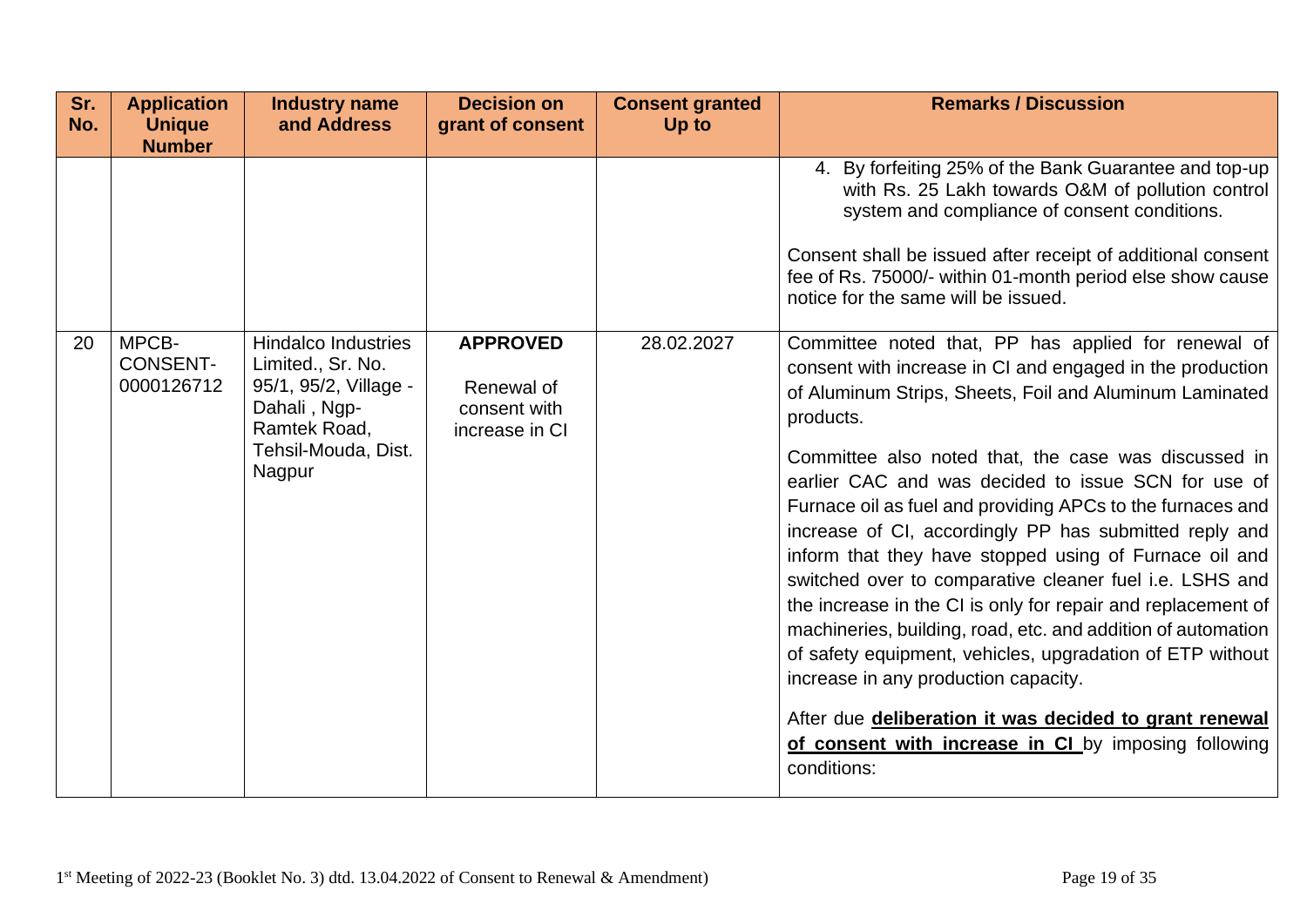| Sr.<br>No. | <b>Application</b><br><b>Unique</b> | <b>Industry name</b><br>and Address                                                                               | <b>Decision on</b><br>grant of consent                                                                                       | <b>Consent granted</b><br>Up to | <b>Remarks / Discussion</b>                                                                                                                                                                                                                                                                                                                                                                                                                                                                                                                                                                                                                                                                                                                                                                                                                                                                                                                                                                                                            |
|------------|-------------------------------------|-------------------------------------------------------------------------------------------------------------------|------------------------------------------------------------------------------------------------------------------------------|---------------------------------|----------------------------------------------------------------------------------------------------------------------------------------------------------------------------------------------------------------------------------------------------------------------------------------------------------------------------------------------------------------------------------------------------------------------------------------------------------------------------------------------------------------------------------------------------------------------------------------------------------------------------------------------------------------------------------------------------------------------------------------------------------------------------------------------------------------------------------------------------------------------------------------------------------------------------------------------------------------------------------------------------------------------------------------|
| 21         | <b>Number</b><br>MPCB-              | Rothe Erde India                                                                                                  | <b>APPROVED</b>                                                                                                              | 28.02.2027                      | 1. PP shall submit the BG of Rs. 25 Lakhs towards<br>operation and miniatous of pollution control system<br>and compliance of consent conditions.<br>2. PP shall submit BG of Rs. 2 lakh towards<br>submission of Board Resolution towards increase in<br>CI.<br>Committee noted that, PP has applied for 1st part consent                                                                                                                                                                                                                                                                                                                                                                                                                                                                                                                                                                                                                                                                                                             |
|            | <b>CONSENT-</b><br>0000128275       | Private Limited.,<br>Gat No.429, Village<br>- Wadivarhe, Post-<br>Gonde, Tal.<br>Igatpuri, Dist.<br><b>Nashik</b> | 1 <sup>st</sup> part consent to<br>operate and<br>amalgamation<br>with Renewal of<br>existing consent<br>with increase in CI |                                 | to operate and amalgamation with Renewal of existing<br>consent with increase in CI and engaged in the production<br>of Large Diameter Bearings (without casing activity).<br>Committee also noted that they have obtained consent to<br>establish for expansion. Industry has exiting ETP and STP<br>for the treatment of the effluent and sewage. JVS results<br>are within the consented norms. Provided APCs as Bag<br>Filters to shot blasting unit, Cyclone type dust collector<br>followed by bag filter to Zinc spraying booths and filter to<br>spray painting booths.<br>After due deliberation, it was decided to grant 1 <sup>st</sup> part<br>consent to operate and amalgamation with Renewal of<br>existing consent with increase in CI for the production of<br>Large Diameter Bearings (Without Casting activity)-1125<br>MT/M by imposing following conditions:<br>1. PP shall submit the BG of Rs. 25 Lakhs towards<br>operation and miniatous of pollution control system<br>and compliance of consent conditions. |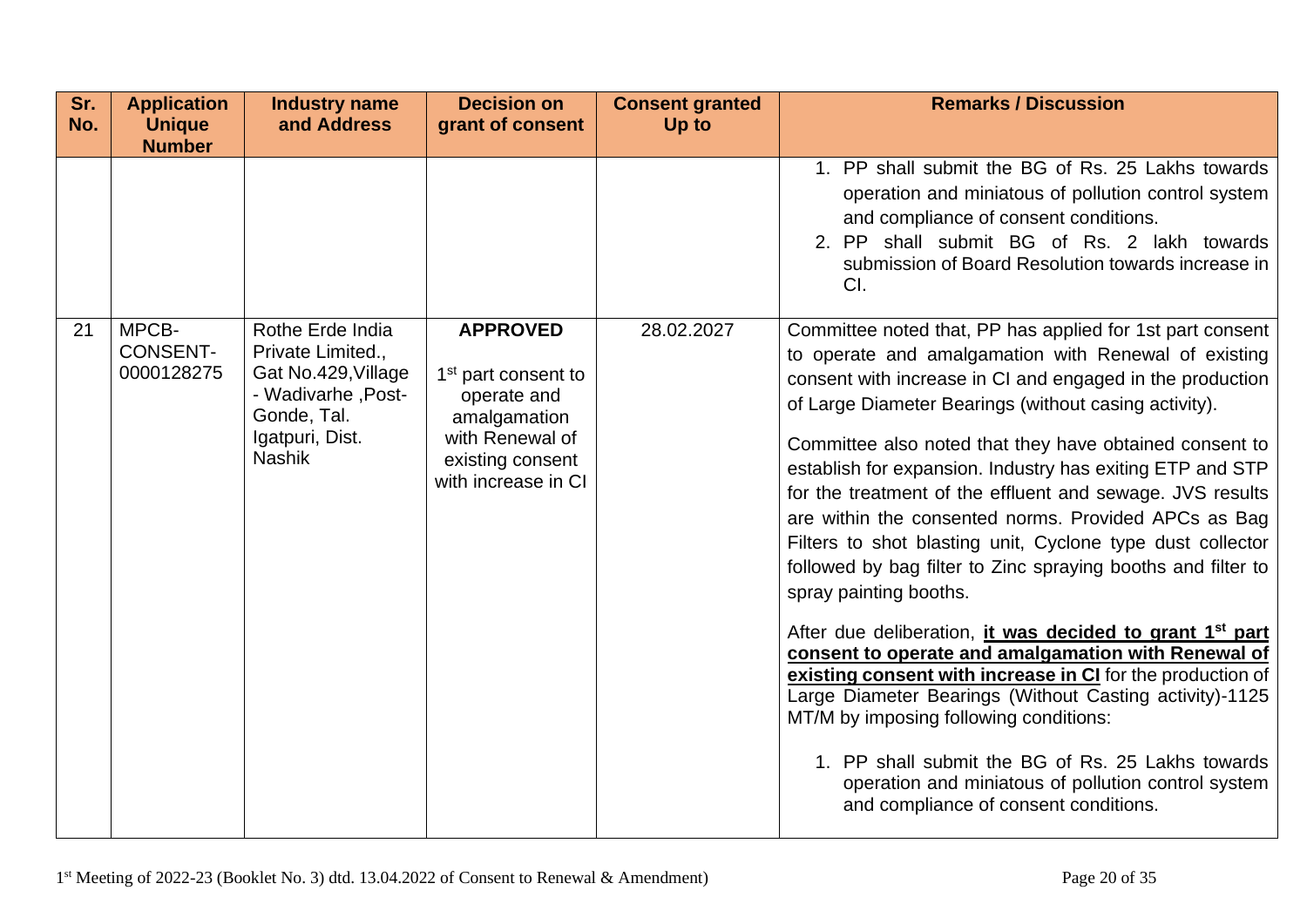| Sr. | <b>Application</b>                                      | <b>Industry name</b>                                                                                              | <b>Decision on</b>                                                                                                                | <b>Consent granted</b> | <b>Remarks / Discussion</b>                                                                                                                                                                                                                                                                                                                                                                                                                                                                                                                                                                                                                                                                                                                                                                                                                                                                                                                                                                                                                                                                                                                                                                                                   |
|-----|---------------------------------------------------------|-------------------------------------------------------------------------------------------------------------------|-----------------------------------------------------------------------------------------------------------------------------------|------------------------|-------------------------------------------------------------------------------------------------------------------------------------------------------------------------------------------------------------------------------------------------------------------------------------------------------------------------------------------------------------------------------------------------------------------------------------------------------------------------------------------------------------------------------------------------------------------------------------------------------------------------------------------------------------------------------------------------------------------------------------------------------------------------------------------------------------------------------------------------------------------------------------------------------------------------------------------------------------------------------------------------------------------------------------------------------------------------------------------------------------------------------------------------------------------------------------------------------------------------------|
| No. | <b>Unique</b>                                           | and Address                                                                                                       | grant of consent                                                                                                                  | Up to                  |                                                                                                                                                                                                                                                                                                                                                                                                                                                                                                                                                                                                                                                                                                                                                                                                                                                                                                                                                                                                                                                                                                                                                                                                                               |
| 22  | <b>Number</b><br>MPCB-<br><b>CONSENT-</b><br>0000128654 | <b>TDK India Private</b><br>Limited., Plot No. E<br>22 to 25, E 25/1,<br>MIDC Area Satpur,<br>Tal. & Dist. Nashik | <b>APPROVED</b><br>Renewal of<br>consent with<br>change in<br>company name<br>and change of<br>product name and<br>increase in CI | 28.02.2027             | Committee noted that, PP has applied for Renewal of<br>consent with change in company name and change of<br>product name and increase in CI.<br>Committee also noted that they have obtained ROC for<br>change of name from EPCOS India Pvt. Ltd to TDK India<br>Private Limited.<br>Committee further noted that, PP has existing consent with<br>mentioning five products out of that two products names is<br>more specific and having duplicate nomenclature and to<br>avoid duplication they wanted to change the name of the<br>products which is brief<br>Committee also noted that, the industrial effluent<br>generation is Nil and has provided STP for the treatment of<br>sewage. JVS results are within the consented norms.<br>Provided APCs as Dust collector with Filter Bags to Zinc<br>process and tin copper process and filter to spray painting<br>booths.<br>After due deliberation it was decided to grant Renewal of<br>consent with change in company name and change of<br>product name and increase in CI by imposing following<br>conditions:<br>1. PP shall submit the BG of Rs. 25 Lakhs towards<br>operation and miniatous of pollution control system<br>and compliance of consent conditions |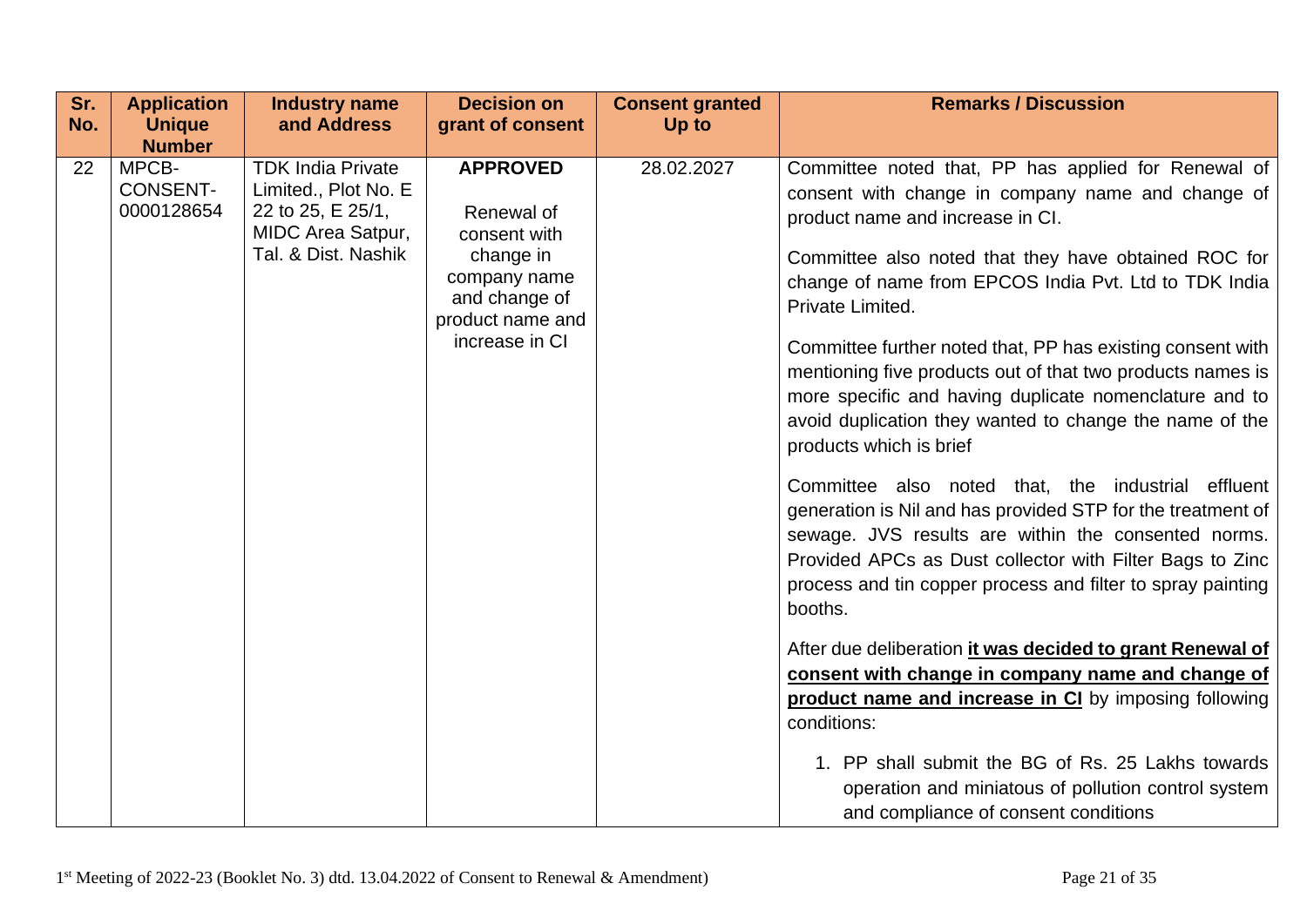| Sr.<br>No. | <b>Application</b><br><b>Unique</b>    | <b>Industry name</b><br>and Address                                                                                                                                        | <b>Decision on</b><br>grant of consent   | <b>Consent granted</b><br>Up to | <b>Remarks / Discussion</b>                                                                                                                                                                                                                                                                                                                                                                                                                                                                                                                                                                                                                                                                                                                                                                                                                            |
|------------|----------------------------------------|----------------------------------------------------------------------------------------------------------------------------------------------------------------------------|------------------------------------------|---------------------------------|--------------------------------------------------------------------------------------------------------------------------------------------------------------------------------------------------------------------------------------------------------------------------------------------------------------------------------------------------------------------------------------------------------------------------------------------------------------------------------------------------------------------------------------------------------------------------------------------------------------------------------------------------------------------------------------------------------------------------------------------------------------------------------------------------------------------------------------------------------|
|            | <b>Number</b>                          |                                                                                                                                                                            |                                          |                                 |                                                                                                                                                                                                                                                                                                                                                                                                                                                                                                                                                                                                                                                                                                                                                                                                                                                        |
|            |                                        |                                                                                                                                                                            |                                          |                                 | shall submit BG of Rs. 2 lakh towards<br>2. PP<br>submission of Board Resolution towards increase in<br>CI.<br>Consent shall be issued after obtaining additional consent<br>fees of Rs. 31,620/-. PP shall submit this additional consent<br>fees within a month, if failed Board will issue SCN for<br>nonpayment and further action will be initiated.                                                                                                                                                                                                                                                                                                                                                                                                                                                                                              |
| 23         | MPCB-<br><b>CONSENT-</b><br>0000128506 | Sigma Electric<br>Manufacturing<br>Corporation Pvt.<br>Ltd. Unit-1<br>Gat No 154/1,<br>155/1 Mahalunge<br>Village, Chakan-<br>Talegaon Road,<br><b>MIDC Chakan</b><br>Khed | <b>APPROVED</b><br>Renewal of<br>Consent | 28.02.2025                      | Committee noted that, PP has applied for applied for<br>renewal of consent to operate for mfg of Electrical Wiring<br>Accessories.<br>Committee also noted that, PP has provided ETP & STP<br>for treatment of trade effluent & sewage resp.<br>Committee further noted that, PP has provided necessary<br>air pollution control system and disposing HW as per the<br>provisions of Rule.<br>After due deliberation, it was decided to grant renewal of<br>consent, by imposing following conditions:<br>1. PP shall operate Pollution Control scientifically to<br>achieve the Consented norms.<br>2. PP shall recycle 72 CMD treated effluent/sewage<br>into the process and remaining 15 CMD used on<br>land for gardening.<br>3. PP shall dispose the Hazardous Waste as per the<br>provisions of H&OW Rule by adopting online<br>manifest system |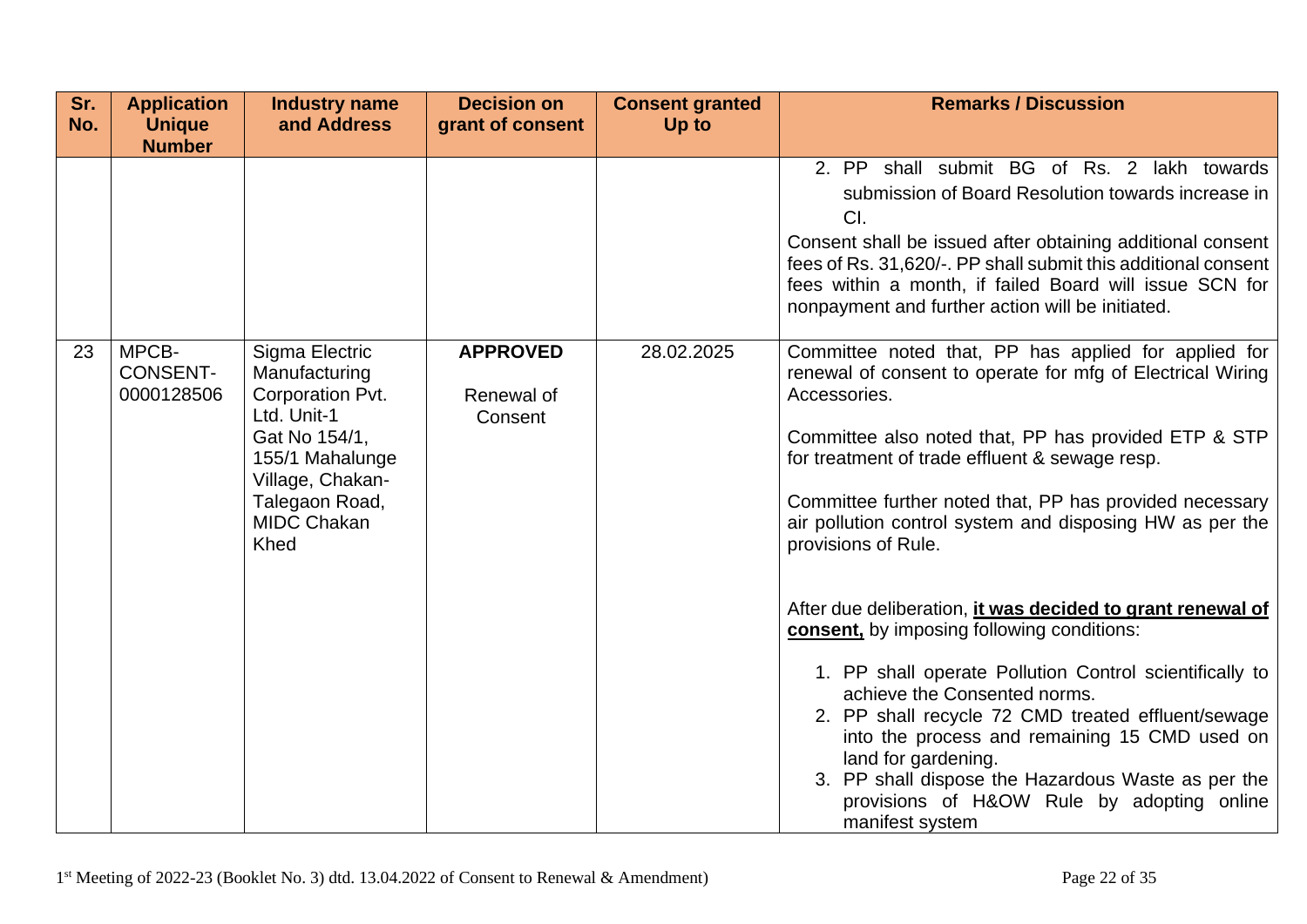| Sr.<br>No. | <b>Application</b><br><b>Unique</b><br><b>Number</b> | <b>Industry name</b><br>and Address                                                                                                                | <b>Decision on</b><br>grant of consent                          | <b>Consent granted</b><br>Up to | <b>Remarks / Discussion</b>                                                                                                                                                                                                                                                                                                                                                                                                                                                                                                                                                                                                                                                                                                                                                                                                                                                                                                                                                                                                                                                                                       |
|------------|------------------------------------------------------|----------------------------------------------------------------------------------------------------------------------------------------------------|-----------------------------------------------------------------|---------------------------------|-------------------------------------------------------------------------------------------------------------------------------------------------------------------------------------------------------------------------------------------------------------------------------------------------------------------------------------------------------------------------------------------------------------------------------------------------------------------------------------------------------------------------------------------------------------------------------------------------------------------------------------------------------------------------------------------------------------------------------------------------------------------------------------------------------------------------------------------------------------------------------------------------------------------------------------------------------------------------------------------------------------------------------------------------------------------------------------------------------------------|
|            |                                                      |                                                                                                                                                    |                                                                 |                                 | 4. PP shall submit/extend Bank Guarantee Rs. 25<br>Lakh towards O&M of pollution control system and<br>compliance of consent conditions.                                                                                                                                                                                                                                                                                                                                                                                                                                                                                                                                                                                                                                                                                                                                                                                                                                                                                                                                                                          |
| 24         | MPCB-<br><b>CONSENT-</b><br>0000128611               | Bedmutha<br><b>Industries Limited</b><br>Plot No. E-1,<br>Nardana MIDC,<br>Phase-II,<br>Vill. Waghadi<br>Khurd, Tal.<br>Shindkheda,<br>Dist. Dhule | <b>APPROVED</b><br>Renewal of<br>consent with<br>increase in CI | 28.02.2023                      | Committee noted that, PP has applied for renewal of<br>consent with increase in CI and change of product name<br>and readjust of the product quantities.<br>Committee also noted that, PP has existing consent with<br>three products and now they have mentioned application<br>by reshuffling the product quantities of two products and<br>overall product quantity is same.<br>Committee further noted that, PP has provided Primary,<br>Secondary & Tertiary treatment with RO followed by MEE.<br>Out of three JVS results two are within limit and one is<br>exceeding the consented norms. Provided APCs as Dust<br>collector to Hot water generator and Wet scrubber to<br>Pickling section.<br>After due deliberation it was decided to grant renewal of<br>consent with increase in CI for short period by imposing<br>following conditions:<br>1. By forfeiting proportionate BG of Rs. 5 Lakh towards<br>exceedance of JVS result and top up the BG with<br>total amount of Rs. 25 Lakh towards operation and<br>miniatous of pollution control<br>system<br>and<br>compliance of consent conditions |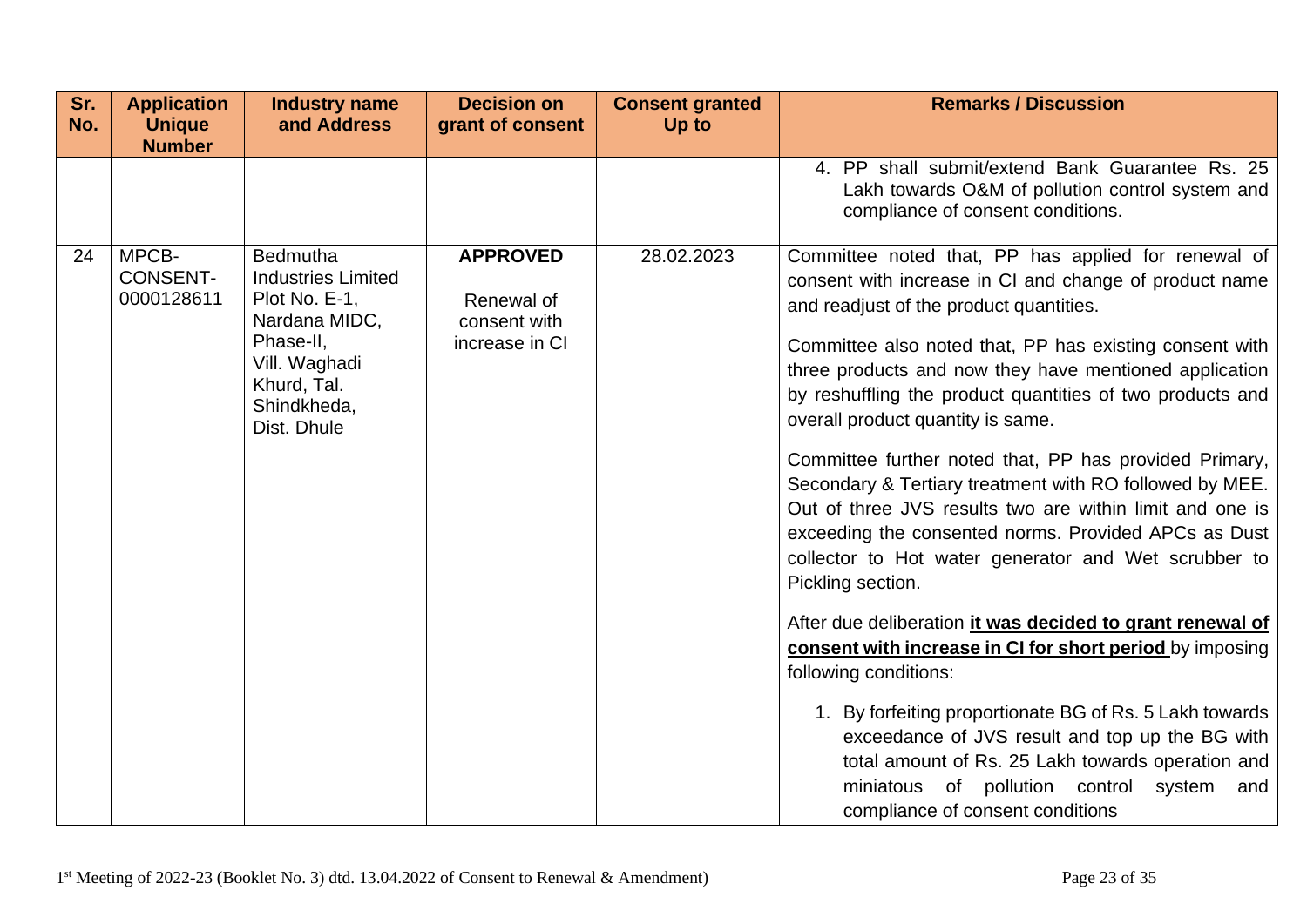| Sr.<br>No. | <b>Application</b><br><b>Unique</b><br><b>Number</b> | <b>Industry name</b><br>and Address                                                                                                                                                                                                                   | <b>Decision on</b><br>grant of consent   | <b>Consent granted</b><br>Up to | <b>Remarks / Discussion</b>                                                                                                                                                                                                                                                                                                                                                                                                                                                                                                                                                                                                                                                                                         |
|------------|------------------------------------------------------|-------------------------------------------------------------------------------------------------------------------------------------------------------------------------------------------------------------------------------------------------------|------------------------------------------|---------------------------------|---------------------------------------------------------------------------------------------------------------------------------------------------------------------------------------------------------------------------------------------------------------------------------------------------------------------------------------------------------------------------------------------------------------------------------------------------------------------------------------------------------------------------------------------------------------------------------------------------------------------------------------------------------------------------------------------------------------------|
|            |                                                      |                                                                                                                                                                                                                                                       |                                          |                                 | 2. PP shall upgrade ETP / improve the operation and<br>maintenance of ETP so that achieve the consented<br>norms.<br>By-product mentioned in the application i.e. Ferrous Sulfate<br>shall be mentioned as Hazardous Waste in the consent.                                                                                                                                                                                                                                                                                                                                                                                                                                                                          |
| 25         | MPCB-<br><b>CONSENT-</b><br>0000125988               | <b>GOKUL MAULI</b><br><b>SUGAR LTD.</b><br>GAT NO. 69, 70,<br>71, 72, 76, A/P-<br>TADWAL, TAL. -<br>AKKALKOT, DIST -<br><b>SOLAPUR GAT</b><br>NO. 69, 70, 71, 72,<br>76, A/P- TADWAL,<br>TAL. - AKKALKOT,<br><b>DIST - SOLAPUR</b><br><b>AKKALKOT</b> | <b>APPROVED</b><br>Renewal of<br>Consent | 31.07.2023                      | Committee noted that, PP has applied for Renewal of<br>consent for 4500 TCD sugar unit & 14.85 MW Co-<br>generation unit.<br>Committee also noted that JVS are exceeding the<br>consented limits.<br>After due deliberation, it was decided to grant renewal of<br>consent, by imposing following conditions:<br>1. By forfeiting BG of Rs.2.5 Lakhs towards<br>exceedance of JVS and submission of Total Bank<br>Guarantee of Rs. 25 lakh towards O & M of pollution<br>control systems and compliance of consent<br>conditions.<br>2. Industry shall submit proposal towards<br>improvement plan of ETP within a month and same<br>shall be implemented within next 3 months so as to<br>achieve consented norms. |
| 26         | MPCB-<br><b>CONSENT-</b><br>0000129063               | Embio Ltd<br>Plot No. E-21, E-<br>22/2/3, MIDC<br>Mahad, Dist.-<br>Raigad Plot No. E-                                                                                                                                                                 | <b>APPROVED</b><br>Renewal of<br>Consent | 30.04.2027                      | Committee noted that, PP has applied for applied for<br>renewal of consent to operate for mfg of Electrical Wiring<br>Accessories.                                                                                                                                                                                                                                                                                                                                                                                                                                                                                                                                                                                  |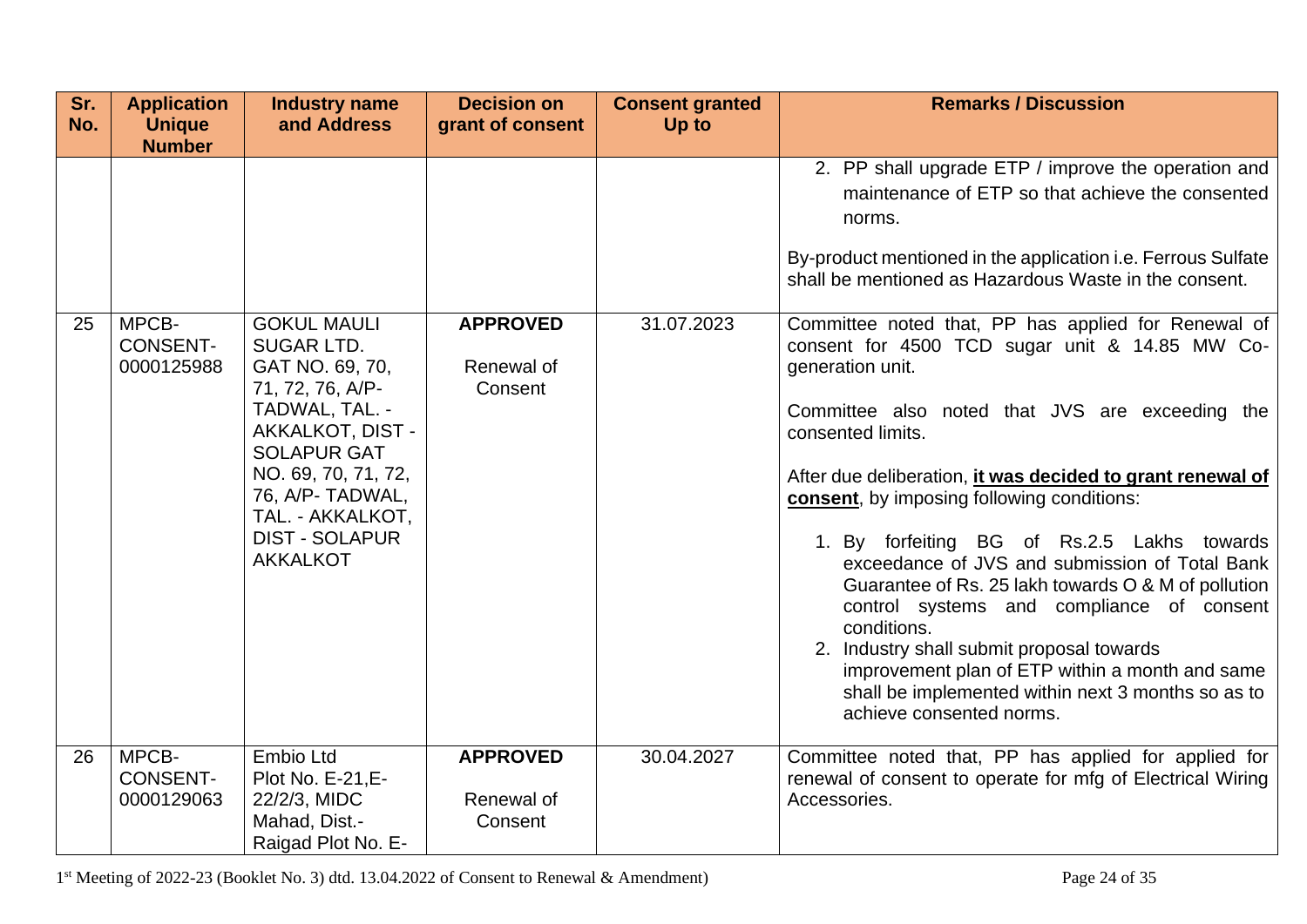| Sr.<br>No. | <b>Application</b><br><b>Unique</b>    | <b>Industry name</b><br>and Address                                                                                 | <b>Decision on</b><br>grant of consent       | <b>Consent granted</b><br>Up to | <b>Remarks / Discussion</b>                                                                                                                                                                                                                                                                                                                                                                                                                                                                                                                                                                                                                                                                                                                                                                                                                                                                                                                                                                                 |
|------------|----------------------------------------|---------------------------------------------------------------------------------------------------------------------|----------------------------------------------|---------------------------------|-------------------------------------------------------------------------------------------------------------------------------------------------------------------------------------------------------------------------------------------------------------------------------------------------------------------------------------------------------------------------------------------------------------------------------------------------------------------------------------------------------------------------------------------------------------------------------------------------------------------------------------------------------------------------------------------------------------------------------------------------------------------------------------------------------------------------------------------------------------------------------------------------------------------------------------------------------------------------------------------------------------|
|            | <b>Number</b>                          | 21, E-22/2/3, MIDC<br>Mahad, Dist.-<br>Raigad Mahad                                                                 |                                              |                                 | Committee also noted that, PP has segregated trade<br>effluent into strong & weak stream and provided separate<br>treatment system.<br>Committee further noted that, PP has provided necessary<br>air pollution control system and disposing HW as per the<br>provisions of Rule.<br>After due deliberation, it was decided to grant renewal of<br>consent, by imposing following conditions.<br>1. PP shall operate Pollution Control scientifically to<br>achieve the Consented norms.<br>2. PP shall submit improvement/upgradation plan for<br>O&M of Air Pollution Control system within 15 days<br>and implement the same within 03-month period.<br>3. PP shall install Sewage Treatment Plant within 03-<br>month period.<br>4. PP shall dispose the Hazardous Waste as per the<br>provisions of H&OW Rule by adopting online<br>manifest system<br>5. By forfeiting Bank Guarantee and top-up with Rs. 25<br>Lakh towards O&M of pollution control system and<br>compliance of consent conditions. |
| 27         | MPCB-<br><b>CONSENT-</b><br>0000130197 | B. S. ISPAT LTD.,<br>Kh. No. 97, 101<br>&190 Village -<br>Salori Yensa, Tal-<br>Warora, Dist.-<br>Chandrapur Warora | <b>NOT APPROVED</b><br>Renewal of<br>consent |                                 | Committee noted that PP has applied for Renewal of<br>Consent for the manufacturing sponge iron - 60,000 MT/A,<br>power generation $-15$ MW (by WHRB $-4$ MW & by AFBC<br>$-11$ MW).                                                                                                                                                                                                                                                                                                                                                                                                                                                                                                                                                                                                                                                                                                                                                                                                                        |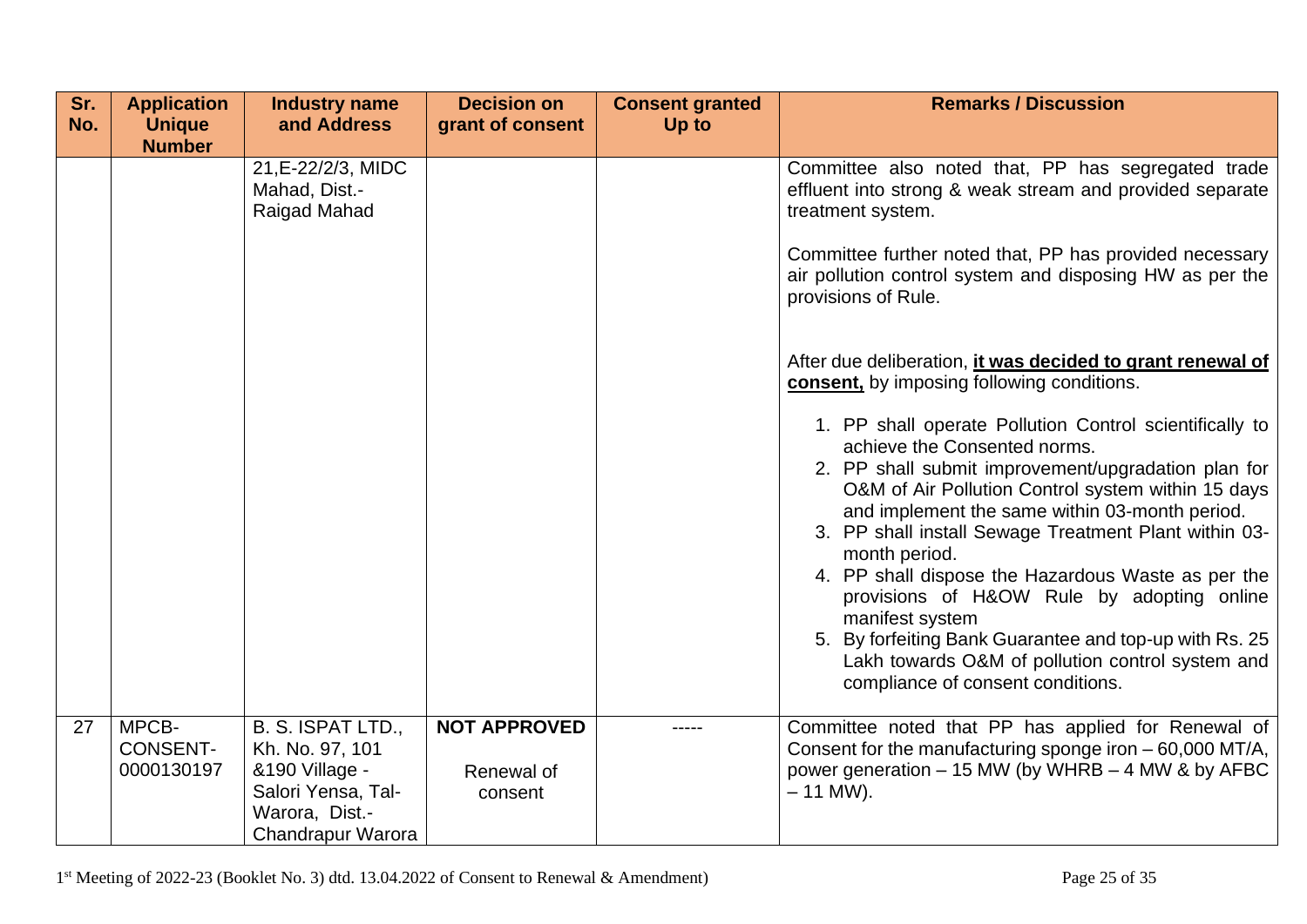| Sr.<br>No. | <b>Application</b><br><b>Unique</b>    | <b>Industry name</b><br>and Address                                                                                                                                                                    | <b>Decision on</b><br>grant of consent                          | <b>Consent granted</b><br>Up to | <b>Remarks / Discussion</b>                                                                                                                                                                                                                                                                                                                                                                                                                                                                                                                                                |
|------------|----------------------------------------|--------------------------------------------------------------------------------------------------------------------------------------------------------------------------------------------------------|-----------------------------------------------------------------|---------------------------------|----------------------------------------------------------------------------------------------------------------------------------------------------------------------------------------------------------------------------------------------------------------------------------------------------------------------------------------------------------------------------------------------------------------------------------------------------------------------------------------------------------------------------------------------------------------------------|
|            | <b>Number</b>                          |                                                                                                                                                                                                        |                                                                 |                                 | Committee also noted that PP has not obtained renewal of<br>consent since 2016, not submitted the details of BGs,<br>design details of ETP, study report towards adequacy of<br>APCs carried out from recognized institute as per earlier<br>consent.<br>After due deliberation, it was decided to defer the case &<br>issue SCN for refusal of renewal of consent due to above<br>lapses.                                                                                                                                                                                 |
| 28         | MPCB-<br><b>CONSENT-</b><br>0000130536 | <b>ACC LTD Sindola</b><br>Limestone Mine<br>Village - Yenak,<br>Paramdoh, Sindola<br>, Kurli, Chanak,<br>Velabai, Gopalpur,<br>Chanaka & Pardi,<br>Post-Sindola,<br>Taluka: Wani,<br>District-Yavatmal | <b>APPROVED</b><br>Renewal of<br>consent with<br>increase in CI | 31.03.2023                      | Committee noted that PP has applied for renewal of<br>consent for i) Limestone Mining - 600000 Ton/year, ii)<br>Limestone<br>Crushing and Transportation-<br>3490000<br>Ton/year.<br>After due deliberation, it was decided to grant renewal of<br>consent for one year period by imposing following<br>conditions-<br>1. PP shall submit the copy of renewal of CGWA NOC<br>within three months.<br>2. PP shall submit the BG of Rs.25.0 Lakh towards<br>operation and maintenance of pollution control<br>system and towards compliance of consent and EC<br>conditions. |
| 29         | MPCB-<br><b>CONSENT-</b><br>0000129473 | <b>MOIL Limited</b><br>(formally<br><b>MANGANESE ORE</b><br>(INDIA)LTD),<br>Dongri Buzurg                                                                                                              | <b>APPROVED</b><br>Renewal of<br>consent with<br>increase in CI | 01.03.2023                      | Committee noted that PP has applied for renewal of<br>consent for Manganese Ore Mine-35000 MT/M.                                                                                                                                                                                                                                                                                                                                                                                                                                                                           |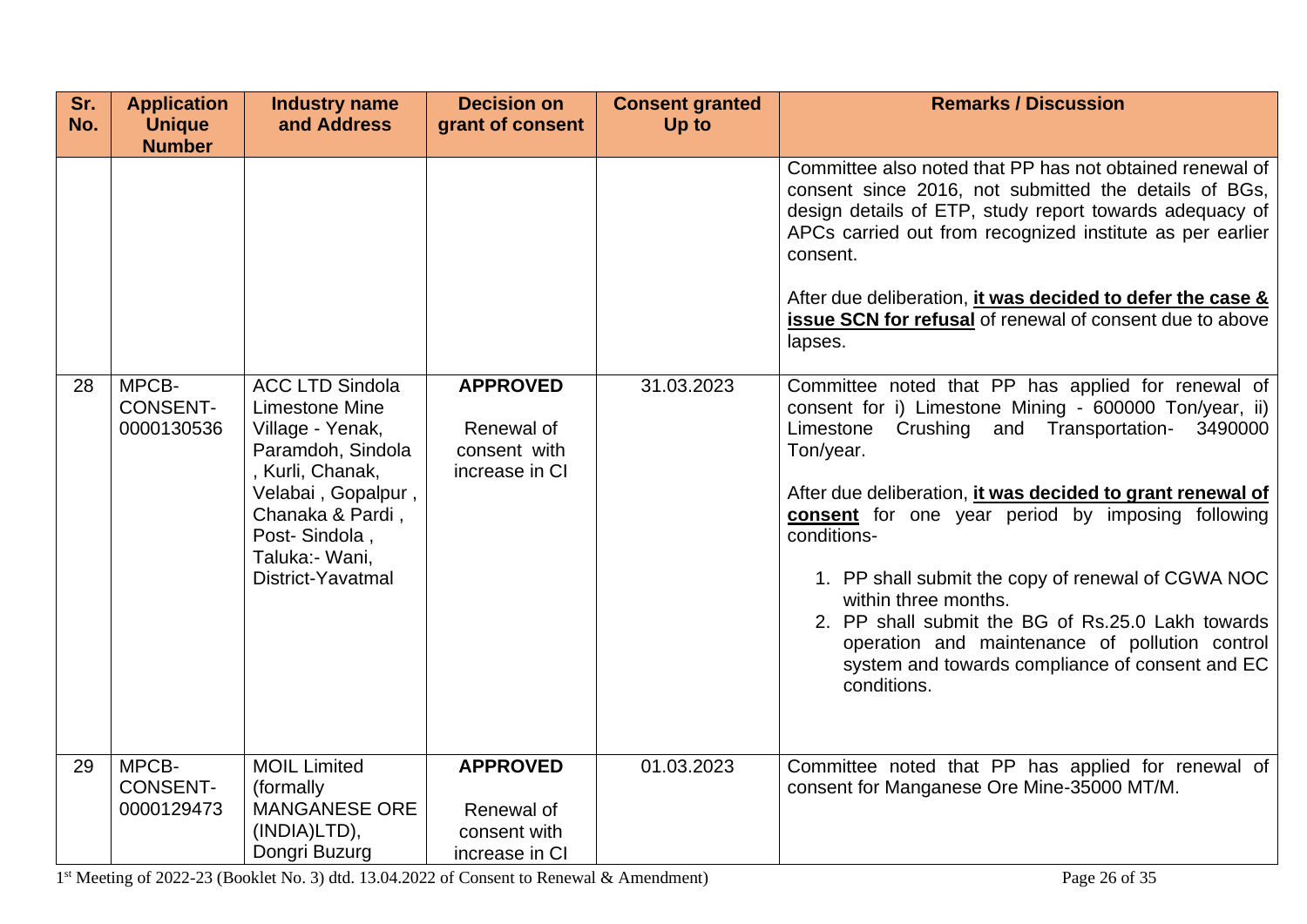| Sr.<br>No. | <b>Application</b><br><b>Unique</b><br><b>Number</b> | <b>Industry name</b><br>and Address                                                                                                                 | <b>Decision on</b><br>grant of consent       | <b>Consent granted</b><br>Up to | <b>Remarks / Discussion</b>                                                                                                                                                                                                                                                                                                                                                                                                                                                                                                                                                                                                                                                                                                         |
|------------|------------------------------------------------------|-----------------------------------------------------------------------------------------------------------------------------------------------------|----------------------------------------------|---------------------------------|-------------------------------------------------------------------------------------------------------------------------------------------------------------------------------------------------------------------------------------------------------------------------------------------------------------------------------------------------------------------------------------------------------------------------------------------------------------------------------------------------------------------------------------------------------------------------------------------------------------------------------------------------------------------------------------------------------------------------------------|
| 30         | MPCB-                                                | Manganese Ore<br>Mine<br>31,<br>82,83,90,102,99,<br>183-185, 188, 95-97,<br>P.O-Dongri Buzurg<br>,Tal- Tumsar, Dist-<br>Bhandara.<br>Sunflag Iron & | <b>APPROVED</b>                              | 31.05.2023                      | After due deliberation, it was decided to grant renewal of<br>consent for one year period by imposing following<br>conditions-<br>1. PP shall submit the copy of renewal of CGWA NOC<br>within three months.<br>2. PP shall submit the BG of Rs.25.0 Lakh towards<br>operation and maintenance of pollution control<br>system and towards compliance of consent and EC<br>conditions.<br>Committee noted that, PP has s applied for renewal of                                                                                                                                                                                                                                                                                      |
|            | <b>CONSENT-</b><br>0000130831                        | Steel Co.Ltd,<br>Village: Eklari,<br>Taluka: Mohadi,<br>District: Bhandara                                                                          | Renewal of<br>consent with<br>decrease in CI |                                 | consent with decrease in CI, as earlier consent CI is<br>included cost of offices / Warehouses at Delhi, Chennai,<br>Pune, Mumbai & Faridabad and the assists related to<br>Belgaon Coal Mine now they have bifurcated the same.<br>Committee also noted that PP has provided ETP with<br>Primary & Tertiary treatment process and also provided<br>STP for the treatment of the Sewage. JVS of the ETP are<br>within the consented norms and JVS of the STP found<br>exceeding the consented norms.<br>Committee further noted that, PP has provided APCs such<br>as ESP, Wet scrubber and Bag filters for the air pollution<br>sources, out of total 17 source emission results seven are<br>found exceeding the consented norms. |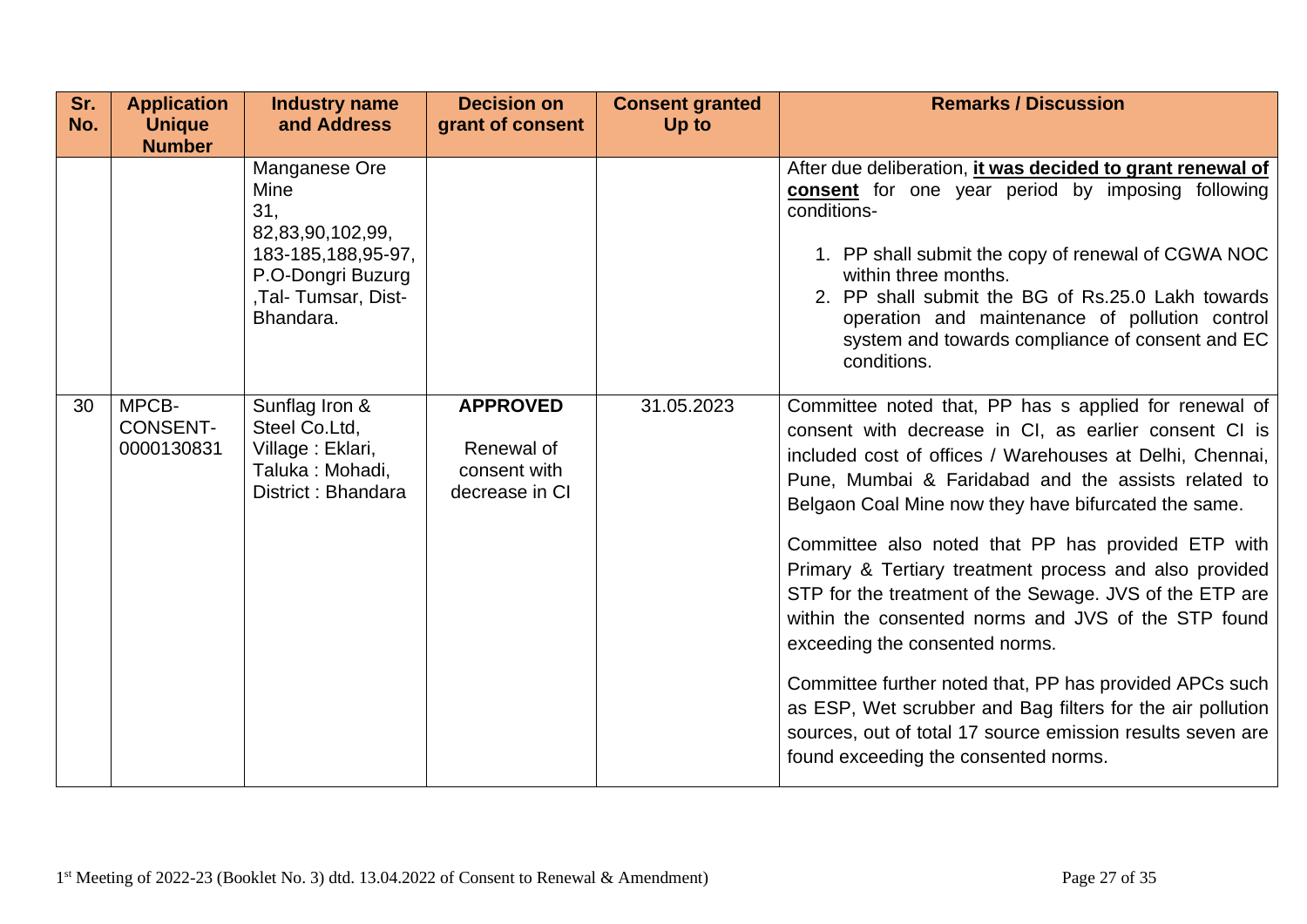| Sr.<br>No. | <b>Application</b><br><b>Unique</b><br><b>Number</b> | <b>Industry name</b><br>and Address                                                               | <b>Decision on</b><br>grant of consent                              | <b>Consent granted</b><br>Up to | <b>Remarks / Discussion</b>                                                                                                                                                                                                                                                                                                                                                                                                                                                                                                                                                                                                                                                     |
|------------|------------------------------------------------------|---------------------------------------------------------------------------------------------------|---------------------------------------------------------------------|---------------------------------|---------------------------------------------------------------------------------------------------------------------------------------------------------------------------------------------------------------------------------------------------------------------------------------------------------------------------------------------------------------------------------------------------------------------------------------------------------------------------------------------------------------------------------------------------------------------------------------------------------------------------------------------------------------------------------|
|            |                                                      |                                                                                                   |                                                                     |                                 | After due deliberation, it was decided to grant renewal of<br>consent with decrease in CI, by imposing following<br>conditions:<br>1. By forfeiting proportionate BG of Rs. 5 Lakh towards<br>exceedance of JVS results and top up the BG with<br>total amount of Rs. 30 Lakh towards operation and<br>miniatous of pollution control system<br>and<br>compliance of consent conditions.<br>2. PP shall upgrade pollution control systems so that<br>achieve the consented norms.                                                                                                                                                                                               |
| 31         | MPCB-<br><b>CONSENT-</b><br>0000131141               | <b>Ordnance Factory</b><br>Ambajhari,<br>Nagapur-<br>Amrawati Road,<br>Ambazari, Dist.<br>Nagapur | <b>NOT APPROVED</b><br>Renewal of<br>consent with<br>increase in CI |                                 | Committee noted that, PP has applied for renewal of<br>consent to operate with increase in CI.<br>Committee also noted that, PP has provided ETP for the<br>treatment of pickling and plating effluent which is not<br>adequate as the JVS results shows exceedance to<br>parameter of pH, BOD, COD, O&G, Chloride, Cyanide &<br>Chromium. Also PP has not provided scrubber to the<br>Pickling & Plating section. PP has not submitted BG as per<br>earlier consent conditions, Also they have carried out<br>expansion without prior permission.<br>After due deliberation, it was decided to issue SCN for<br>refusal of consent for above mentioned<br>non-<br>compliances. |
| 32         | MPCB-<br><b>CONSENT-</b><br>0000131074               | Air India Ltd., Air<br><b>Craft Engine</b><br><b>Testing Facility, Air</b><br>India MRO, Plot     | <b>APPROVED</b>                                                     | 28.02.2026                      | Committee noted that, PP has applied for renewal of<br>consent with change in Name.                                                                                                                                                                                                                                                                                                                                                                                                                                                                                                                                                                                             |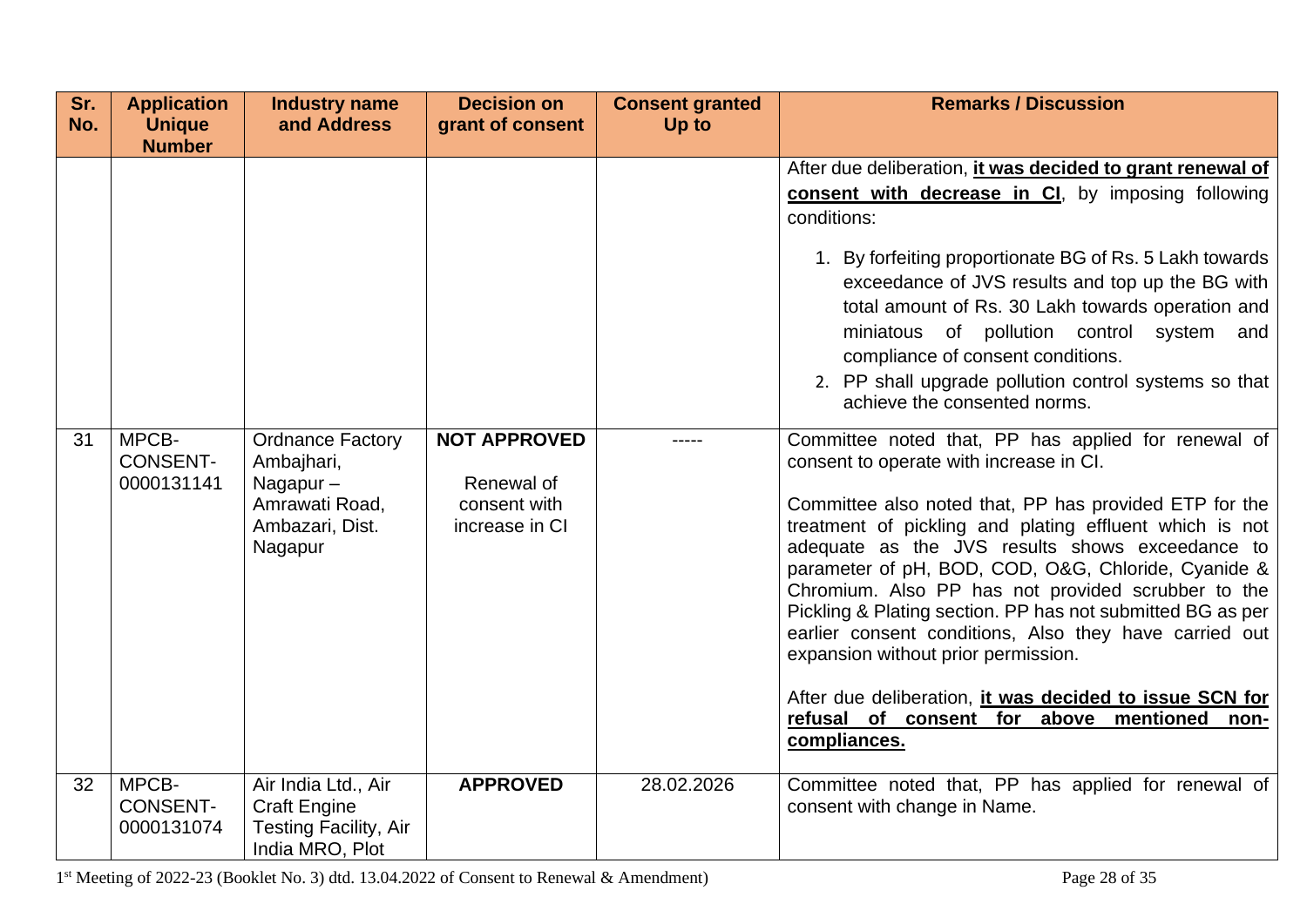| Sr.<br>No. | <b>Application</b><br><b>Unique</b><br><b>Number</b> | <b>Industry name</b><br>and Address                                                                           | <b>Decision on</b><br>grant of consent       | <b>Consent granted</b><br>Up to | <b>Remarks / Discussion</b>                                                                                                                                                                                                                                                                                                                                                                                                                                                                                                                                                              |
|------------|------------------------------------------------------|---------------------------------------------------------------------------------------------------------------|----------------------------------------------|---------------------------------|------------------------------------------------------------------------------------------------------------------------------------------------------------------------------------------------------------------------------------------------------------------------------------------------------------------------------------------------------------------------------------------------------------------------------------------------------------------------------------------------------------------------------------------------------------------------------------------|
|            |                                                      | No. 01, Sector 09,<br>MIHAN, SEZ,<br>Nagpur - 441108                                                          | Renewal of<br>consent with<br>change in Name |                                 | Committee also noted that they have obtained ROC for<br>change of name from Air India Ltd to AI Engineering<br>Services Limited.<br>Committee also noted that, PP has engaged in the Testing<br>of Aircraft Engines only and has provided primary ETP with<br>Oil Water separator.<br>After due deliberation, it was decided to grant renewal of<br>consent with change in Name of the unit by imposing<br>following conditions:<br>1. PP shall submit the BG of Rs. 25 lakhs towards<br>operation and maintenance of pollution control<br>systems and compliance of consent conditions. |
| 33         | MPCB-<br><b>CONSENT-</b><br>0000129045               | <b>Uttam Galva Steels</b><br>Ltd., Village<br>Donvat, Khopoli-<br>Pen Road, Tal.<br>Khalapur, Dist.<br>Raigad | <b>APPROVED</b><br>Renewal of<br>consent     | 31.03.2024                      | Committee noted that, PP has applied for renewal of<br>consent.<br>Committee also noted that, PP has provided two nos of<br>ETPs with RO, MEE and MVRE (Mechanical Vaporization).<br>PP also has two STPs for the treatment of sewage, JVS<br>results are found within the consented norms.<br>Committee further noted that, PP has provided APCs such<br>as fume extraction systems to the boilers, annealing<br>furnace,<br>Galvanizing furnaces, CCL Incinerator, Tube mill exhausts<br>& electrolyte cleaning line (ECL-II) of CRM unit and<br>scrubbers to ARP plants               |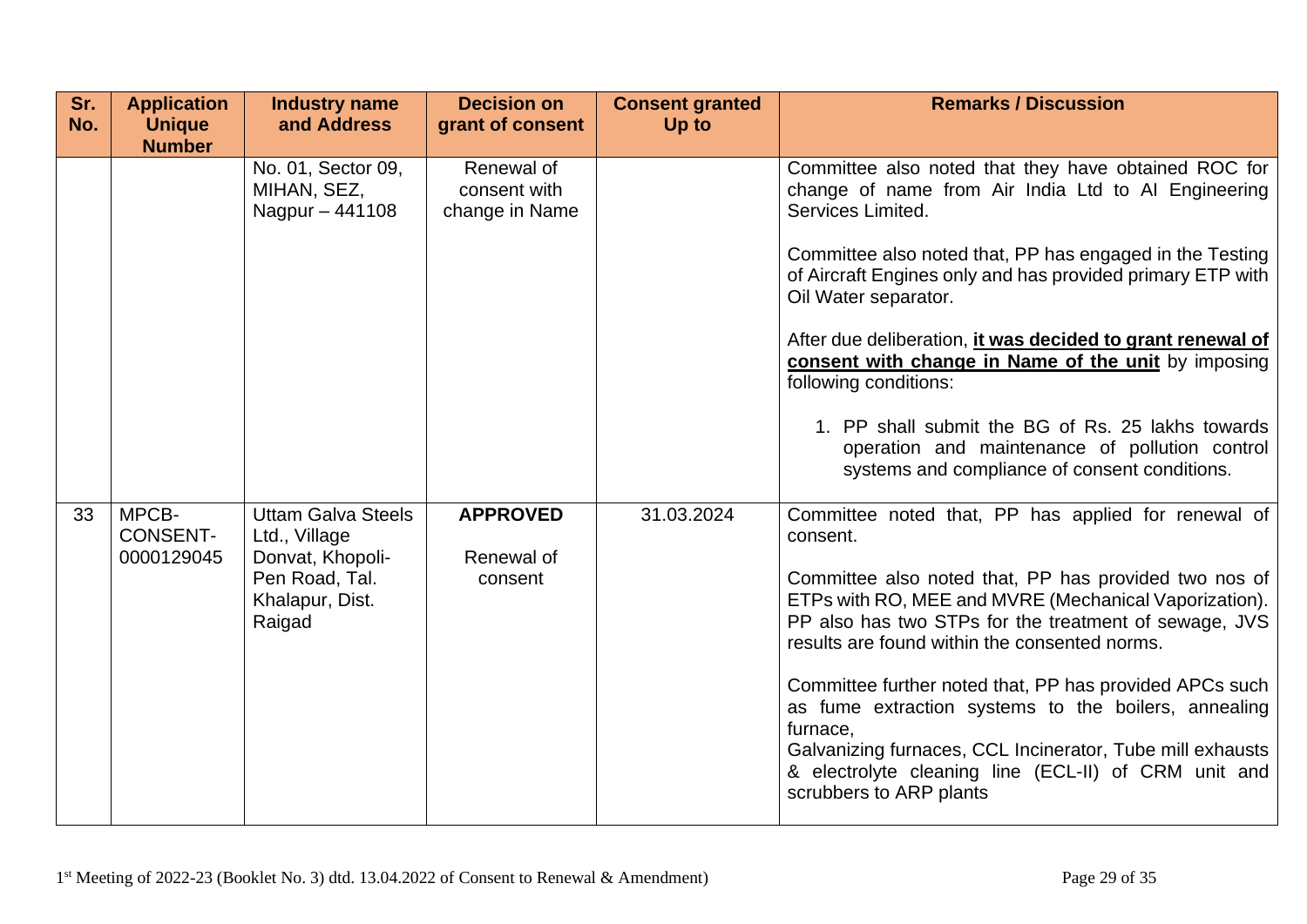| Sr.<br>No. | <b>Application</b><br><b>Unique</b><br><b>Number</b> | <b>Industry name</b><br>and Address                                                                   | <b>Decision on</b><br>grant of consent       | <b>Consent granted</b><br>Up to | <b>Remarks / Discussion</b>                                                                                                                                                                                                                                                                                                                                                                                                                                                                                                                                                                                                                                                                                                                                                                             |
|------------|------------------------------------------------------|-------------------------------------------------------------------------------------------------------|----------------------------------------------|---------------------------------|---------------------------------------------------------------------------------------------------------------------------------------------------------------------------------------------------------------------------------------------------------------------------------------------------------------------------------------------------------------------------------------------------------------------------------------------------------------------------------------------------------------------------------------------------------------------------------------------------------------------------------------------------------------------------------------------------------------------------------------------------------------------------------------------------------|
|            |                                                      |                                                                                                       |                                              |                                 | Committee also noted that, PP has submitted BG of Rs. 7.5<br>Lakhs as per earlier consent, but another two BGs of the<br>Rs. 50 lakh & 25 Lakh are not renewed<br>After due deliberation, it was decided to grant renewal of<br>consent by imposing following conditions:<br>1. PP shall submit BG of Rs. 25 Lakh towards<br>operation and maintenance of pollution control<br>system and compliance of consent conditions.<br>Consent shall be issued after submission of renewed BGs.                                                                                                                                                                                                                                                                                                                 |
| 34         | MPCB-<br><b>CONSENT-</b><br>0000129884               | Shri Sai Krupa<br>Sugar and Allied<br>Industries Ltd.<br>Tal. Shrigonda Ap.<br>Hiradgaon<br>Shrigonda | <b>NOT APPROVED</b><br>Renewal of<br>Consent |                                 | Committee noted that, applied for applied renewal of<br>consent for production of Sugar crushing activity with<br>capacity 7500 TCD and Co-gen-40 MW with decrease in CI<br>from Rs.338.44 Crs to Rs.234.02 Crs(i.e.Rs.104.42 Crs).<br>Committee also noted that JVS are exceeding consented<br>standards, Industry has Decrease in CI from Rs.338.44 Crs<br>to Rs.234.02 Crs (i.e.Rs.104.42 Crs) and ETP is oversized.<br>After due deliberation, it was decided to issue SCN for<br>refusal of renewal of consent for production of Sugar<br>crushing activity with capacity 7500 TCD and Co-gen-40<br>MW, on following non-compliances:<br>1. Industry has Decrease in CI from Rs.338.44 Crs to<br>Rs.234.02 Crs (i.e.Rs.104.42 Crs) and failed to<br>submit justification regarding decrease in CI. |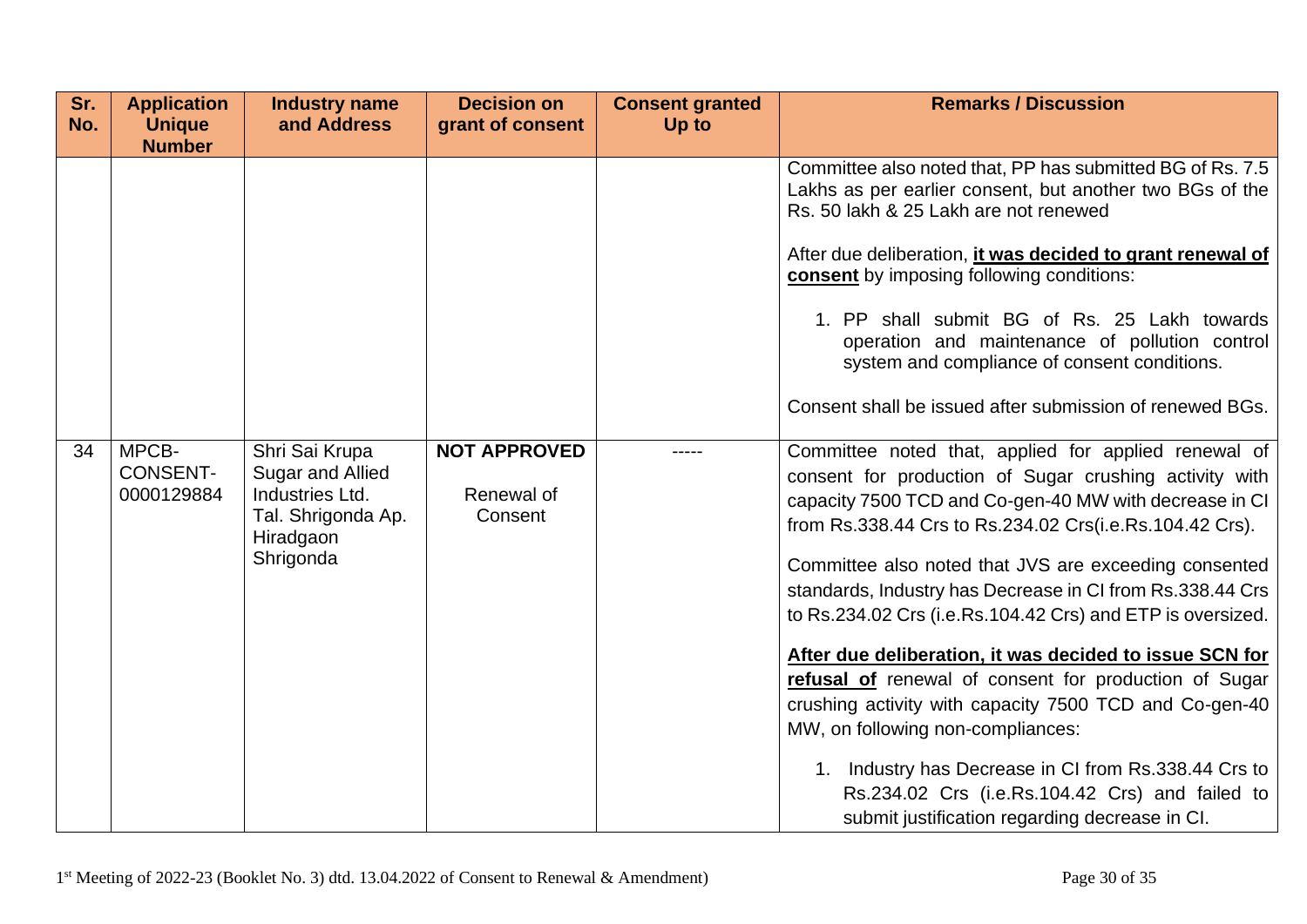| Sr.<br>No. | <b>Application</b><br><b>Unique</b>    | <b>Industry name</b><br>and Address                                                                                                     | <b>Decision on</b><br>grant of consent   | <b>Consent granted</b><br>Up to | <b>Remarks / Discussion</b>                                                                                                                                                                                                                                                                                                                                                                                                                                                                                                                                                                                                                                                                                                                                |
|------------|----------------------------------------|-----------------------------------------------------------------------------------------------------------------------------------------|------------------------------------------|---------------------------------|------------------------------------------------------------------------------------------------------------------------------------------------------------------------------------------------------------------------------------------------------------------------------------------------------------------------------------------------------------------------------------------------------------------------------------------------------------------------------------------------------------------------------------------------------------------------------------------------------------------------------------------------------------------------------------------------------------------------------------------------------------|
|            | <b>Number</b>                          |                                                                                                                                         |                                          |                                 | 2. Effluent treatment capacity is 1000 CMD which is<br>oversize.<br>3. JVS result are exceeding consented standards.                                                                                                                                                                                                                                                                                                                                                                                                                                                                                                                                                                                                                                       |
| 35         | MPCB-<br><b>CONSENT-</b><br>0000132529 | Dinshaws Dairy<br>Foods Pvt Ltd<br>5 Star Area MIDC<br><b>Butibori K41</b><br>Hingna                                                    | <b>APPROVED</b><br>Renewal of<br>Consent | 31.03.2023                      | Committee noted that, PP has applied for Renewal of<br>consent for dairy product.<br>After due deliberation, it was decided to grant renewal<br>of consent for dairy product with amalgamation of<br><b>Snacks consent</b> , by imposing following conditions:<br>1. PP<br>shall<br>operate pollution control system<br>scientifically to achieve the consented norms.<br>2. Industry shall submit proposal towards improvement<br>plan of ETP within a month and same shall be<br>implemented within next 3 months so as to achieve<br>consented norms.<br>3. PP shall comply with Plastic rules.<br>4. PP shall submit/extend total Bank Guarantee of Rs.<br>25 lakh towards O & M of pollution control systems<br>and compliance of consent conditions. |
| 36         | MPCB-<br><b>CONSENT-</b><br>0000132280 | Anheuser Busch<br><b>InBev India Limited</b><br>L-5, MIDC Waluj,<br><b>NEAR</b><br><b>MARATHWADA</b><br><b>AUTO CLUSTER</b><br>Gangapur | <b>APPROVED</b><br>Renewal of<br>Consent | 31.03.2027                      | Committee noted that, PP has applied for Renewal of<br>consent for Manufacturing Beer & PET bottles.<br>After due deliberation, it was decided to grant Renewal<br>of consent for Manufacturing Beer & PET bottles, by<br>imposing following conditions:<br>1. PP shall operate pollution control system scientifically<br>to achieve the consented norms.<br>2. PP shall comply with Plastic rules.                                                                                                                                                                                                                                                                                                                                                       |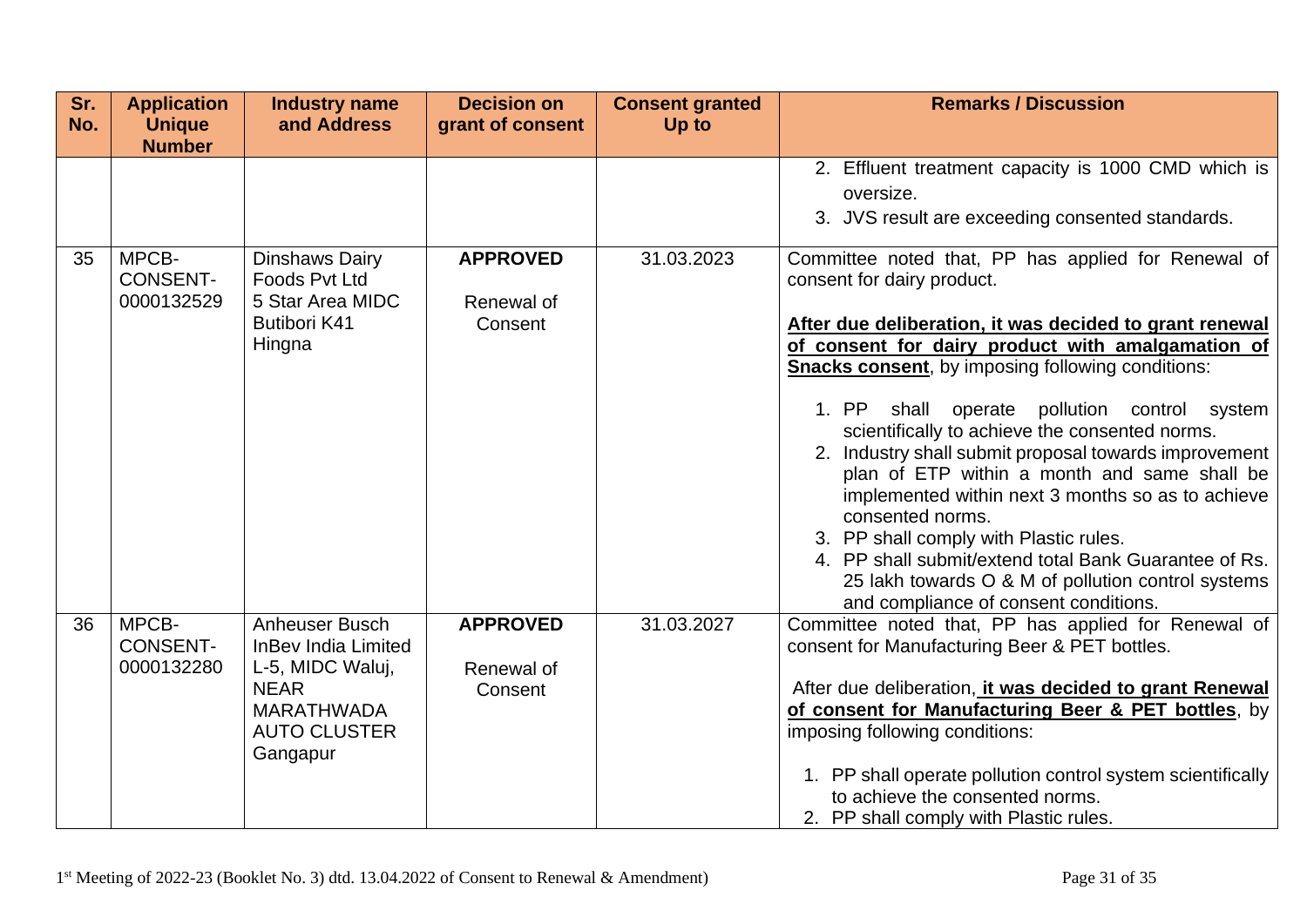| Sr. | <b>Application</b>                                           | <b>Industry name</b>                                                                                                   | <b>Decision on</b>                                                                            | <b>Consent granted</b> | <b>Remarks / Discussion</b>                                                                                                                                                                                                                                                                                                                                                                                                                                                                                                                                                                                                                                                                                                 |
|-----|--------------------------------------------------------------|------------------------------------------------------------------------------------------------------------------------|-----------------------------------------------------------------------------------------------|------------------------|-----------------------------------------------------------------------------------------------------------------------------------------------------------------------------------------------------------------------------------------------------------------------------------------------------------------------------------------------------------------------------------------------------------------------------------------------------------------------------------------------------------------------------------------------------------------------------------------------------------------------------------------------------------------------------------------------------------------------------|
| No. | <b>Unique</b><br><b>Number</b>                               | and Address                                                                                                            | grant of consent                                                                              | Up to                  |                                                                                                                                                                                                                                                                                                                                                                                                                                                                                                                                                                                                                                                                                                                             |
|     |                                                              |                                                                                                                        |                                                                                               |                        | 3. PP shall submit/extend total Bank Guarantee of Rs.<br>25 lakh towards O & M of pollution control systems<br>and compliance of consent conditions                                                                                                                                                                                                                                                                                                                                                                                                                                                                                                                                                                         |
| 37  | MPCB-<br>CONSENT_A<br><b>MMENDMEN</b><br>T-<br>0000006871    | Foundation Brake<br>Manufacturing<br>Private Limited.,<br>Off. NH-06,<br>Bambhori Tal.<br>Dharangaon, Dist.<br>Jalgaon | <b>APPROVED</b><br>Amendment of<br>consent for<br>change in name<br>and Capital<br>Investment |                        | Committee noted that, PP has applied for amendment of<br>consent for change of Name and Capital Investment.<br>Committee also noted that, PP has obtained ROC for<br>change in name of unit from Foundation Brake<br>Manufacturing Private Limited to Hitachi Astemo Brake<br>System India Private Limited, Also in their earlier consent<br>they have mentioned CI Rs. 197.07 Crs instead of Rs.<br>215.08 Crs<br>After due deliberation, it was decided to grant<br>amendment of consent for the following:<br>1. Change of name from Foundation<br><b>Brake</b><br>Manufacturing Private Limited to Hitachi Astemo<br><b>Brake System India Private Limited</b><br>2. Change of CI from Rs. 197.07 Crs to Rs. 215.08 Crs |
| 38  | MPCB-<br>CONSENT_A<br><b>MMENDMEN</b><br>$T -$<br>0000006989 | Tilaknagar<br>Industries Ltd.<br>P.O. Tilaknagar                                                                       | <b>APPROVED</b><br>Amendment in<br>Consent                                                    | 31.08.2023             | Committee noted that PP has applied for amendment in<br>consent for IMFL 20000 no to 20000 Cases per day.<br>Committee also noted that for the treatment of spent wash<br>PP has provided Bio-methanation plant of capacity-400<br>m3/day, RO plant of 250 m3/day followed by MEE of<br>capacity 475 m3/day followed by incineration Boiler.<br>Industry having 2 nos of impervious lagoon of capacity<br>40,000 m3 each.                                                                                                                                                                                                                                                                                                   |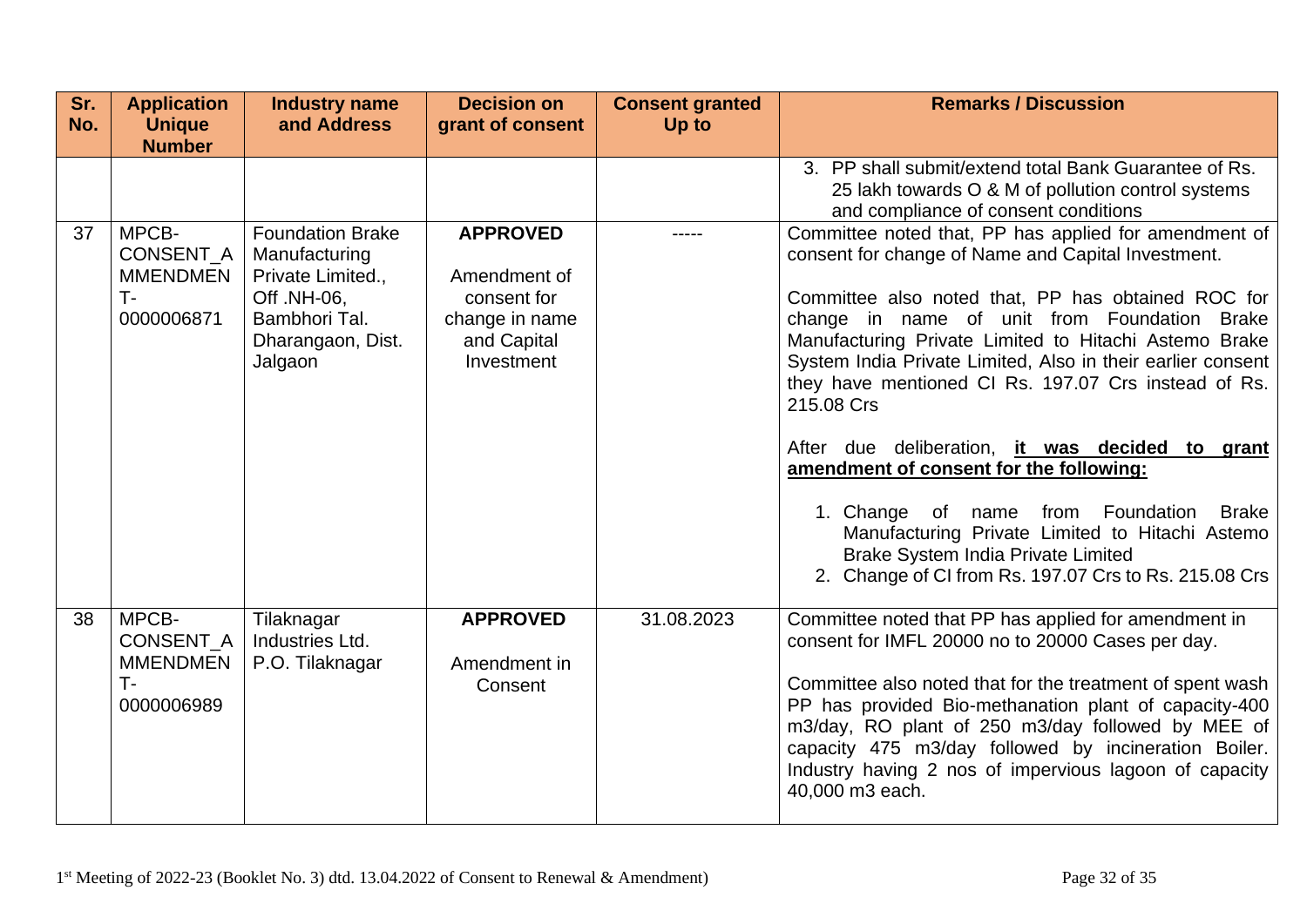| Sr.<br>No. | <b>Application</b><br><b>Unique</b><br><b>Number</b>        | <b>Industry name</b><br>and Address                                                                     | <b>Decision on</b><br>grant of consent     | <b>Consent granted</b><br>Up to | <b>Remarks / Discussion</b>                                                                                                                                                                                                                                                                                                                                                                                                                                                                                                                                                                                                                                                                                                                                                                                                                                                                                                                                                                                                                                                                                                                               |
|------------|-------------------------------------------------------------|---------------------------------------------------------------------------------------------------------|--------------------------------------------|---------------------------------|-----------------------------------------------------------------------------------------------------------------------------------------------------------------------------------------------------------------------------------------------------------------------------------------------------------------------------------------------------------------------------------------------------------------------------------------------------------------------------------------------------------------------------------------------------------------------------------------------------------------------------------------------------------------------------------------------------------------------------------------------------------------------------------------------------------------------------------------------------------------------------------------------------------------------------------------------------------------------------------------------------------------------------------------------------------------------------------------------------------------------------------------------------------|
|            |                                                             |                                                                                                         |                                            |                                 | deliberation<br>it was decided to grant<br>After<br>due<br>amendment in consent for IMFL 20000 no to 20000<br>Cases per day.                                                                                                                                                                                                                                                                                                                                                                                                                                                                                                                                                                                                                                                                                                                                                                                                                                                                                                                                                                                                                              |
| 39         | MPCB-<br>CONSENT_A<br><b>MMENDMEN</b><br>$T-$<br>0000007256 | Maharashtra<br>Seamless Ltd., Plot<br>No. D-114, Ville<br>Bhagad MIDC, Tal.<br>Mangaon, Dist.<br>Raigad | <b>APPROVED</b><br>Amendment in<br>Consent |                                 | Committee noted that, PP has applied for amendment of<br>consent for correction in the product name, addition of DG<br>set and 5.1 category hazardous waste.<br>Committee noted that, Board has granted earlier consent<br>with above mentioned changes, but same was not in the<br>application of their renewal application and hence was not<br>incorporated in the renewal consent order, Now they have<br>mentioned to add " without any chemical activity & surface<br>treatment i.e. Pickling, Electroplating, etc" inn the product<br>name which was in the earlier consent. Also add the DG<br>set of 1010 KVA and Hazardous waste as 5.1 Used / Spent<br>Oil – 1000 Lit/M, these are in the earlier consent.<br>After due deliberation, it was decided to grant<br>amendment of consent for the following<br>1. correction in the Product name as Seamless Steel<br>Pipes & ERW Pipes (without any chemical activity &<br>surface treatment i.e. Pickling, Electroplating, etc.)<br>instead of Seamless Steel Pipes & ERW Pipes.<br>2. Addition of DG set (1010 KVA) and Addition of<br>Hazardous waste as 5.1 Used / Spent Oil - 1000<br>Lit/M. |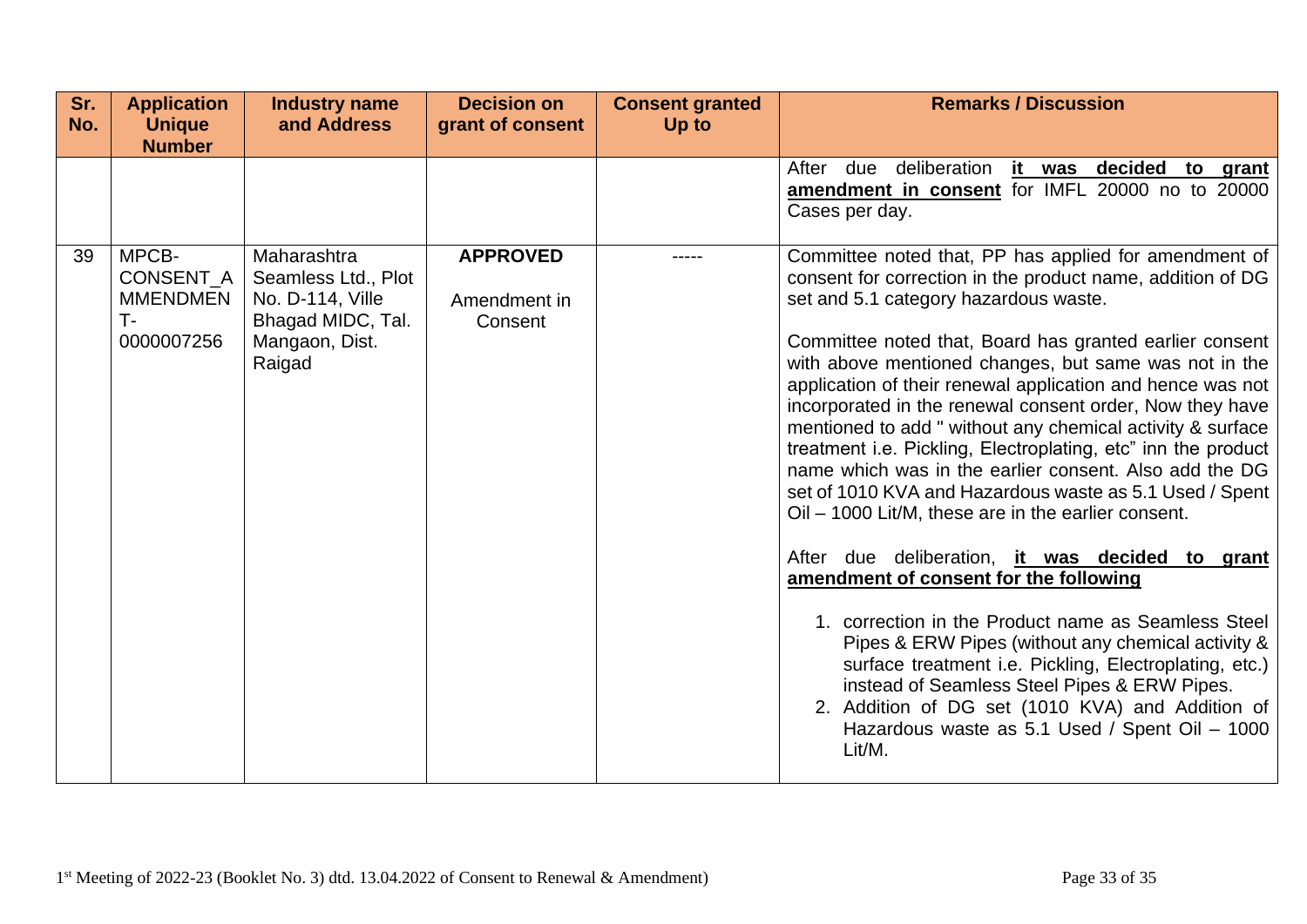| Sr.<br>No. | <b>Application</b><br><b>Unique</b><br><b>Number</b>              | <b>Industry name</b><br>and Address                                                               | <b>Decision on</b><br>grant of consent                   | <b>Consent granted</b><br>Up to | <b>Remarks / Discussion</b>                                                                                                                                                                                                                                                                                                                                                                                                                                                                                                                                                                                                                                                                                                            |
|------------|-------------------------------------------------------------------|---------------------------------------------------------------------------------------------------|----------------------------------------------------------|---------------------------------|----------------------------------------------------------------------------------------------------------------------------------------------------------------------------------------------------------------------------------------------------------------------------------------------------------------------------------------------------------------------------------------------------------------------------------------------------------------------------------------------------------------------------------------------------------------------------------------------------------------------------------------------------------------------------------------------------------------------------------------|
| 40         | MPCB-<br>CONSENT_A<br><b>MMENDMEN</b><br><b>T</b> -<br>0000007470 | Raymond Luxury<br><b>Cotton Limited</b><br>T-18/1, Addl. MIDC<br>Nandgaon Peth,<br>Dist. Amravati | <b>APPROVED</b><br>Amendment in<br>Consent               | -----                           | Committee noted that, PP has applied for Amendment in<br>Consent for Standards in Effluent discharge parameter for<br>non-Dye bath Effluent.<br>Committee noted that, Industry located in MIDC Nandgaon<br>Peth. Board has granted Consent to CETP with the ZLD<br>Condition for Effluent of Non Dye Bath and also give<br>standards for member industries as per CETP Consent.<br>After due deliberation, it was decided to grant<br>amendment for standards for effluent discharge to<br>CETP as per CETP Consent standards.                                                                                                                                                                                                         |
| 41         | MPCB-<br>CONSENT_A<br><b>MMENDMEN</b><br>$T-$<br>0000007594       | <b>Bharat Petroleum</b><br>Corporation LTD.<br>Manmad Nandgaon<br>Road, Panewadi,<br>Manmad       | <b>APPROVED</b><br>Amendment in<br>Consent to<br>Operate | 31.05.2025                      | Committee noted that, PP has applied for amendment in<br>consent to operate for change in storage in Tank No. 09 A<br>& 09 B (Biodiesel to Ethanol, Capacity- 3415 KL each),<br>Tank No. 08A (Motor Sprit Oil to Ethanol, Capacity-200 KI)<br>without change in storage capacity<br>After due deliberation, it was decided to consider the<br>case for grant of amendment in Consent with following<br>conditions:<br>1. Industry shall operate pollution control scientifically<br>and achieve the consented norms.<br>2. Industry shall ensure that Oil Water Separation unit<br>is working efficiently especially during Monsoon.<br>4. Industry shall store all "A" Class Petroleum Products<br>in floating roof with double seal. |